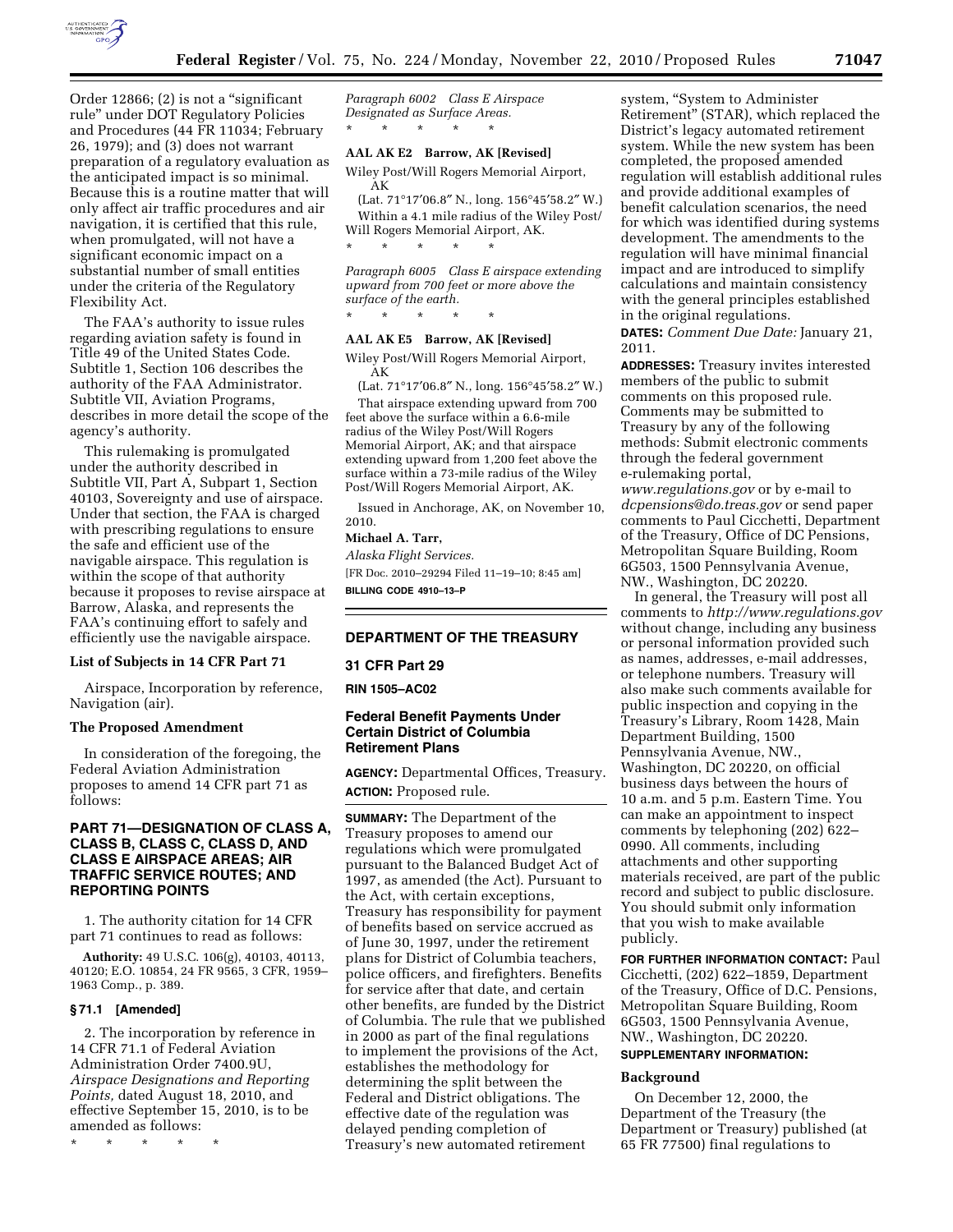implement Title XI of the Balanced Budget Act of 1997, Public Law 105–33, 111 Stat. 251, 712–731, 756–759, as amended (the Act). The Act transferred certain unfunded pension liabilities from the District of Columbia (the District) government to the Federal Government. Pursuant to the Act, with certain exceptions, Treasury is responsible for payment of benefits based on service accrued as of June 30, 1997, the date defined in the Act as the "freeze date". Under the Act, the Department calculates its obligations based on the terms of the retirement plans for District of Columbia teachers, police officers, and firefighters in effect as of June 29, 1997, referred to as the ''District Retirement Program.'' Benefits for service after June 30, 1997, and other benefits, *e.g.,* certain disability benefits, remain a District responsibility. These proposed regulations address the Department's responsibility for retirement benefits in those situations where the benefit responsibility is shared between Treasury and the District. All benefit payments that are the responsibility of the Department under the Act are referred to as Federal Benefit Payments. Any remaining benefit payments to which an individual is entitled under the District's retirement plans are the responsibility of the District and are referred to as ''District benefit payments.'' Annuities which consist of Federal Benefit Payments and District benefit payments are referred to as ''split benefits.''

The Act also established the District of Columbia Judicial Retirement and Survivors Annuity Fund, administered by Treasury's Office of DC Pensions (ODCP). Because the DC judges' benefits are now entirely a federal responsibility, the proposed split benefit regulations, discussed below, do not apply to the judges' benefit calculations.

Treasury is proposing amendments to subpart C. Subpart C contains the methodology for determining Federal Benefit Payments in situations where a teacher, police officer, or firefighter has service with the District of Columbia both before and after June 30, 1997, *i.e.,*  split benefits. Subpart C was originally published as part of the final regulations to implement the provisions of the Act on December 12, 2000, 65 FR 77500, 77503. As noted above, the effective date of subpart C was delayed, pending completion of the new automated system.

On March 29, 2001, 66 FR 17222, the Department announced that it was ''postponing indefinitely'' the effective date of subpart C of the regulations because ''Treasury decided to acquire an

upgraded version of the replacement system software. This decision, coupled with the need to accommodate integration of the replacement system with systems implementation schedules of the government of the District of Columbia, protracted the implementation schedule for Treasury's replacement system.'' 66 FR 17222.

Treasury's ODCP, the District's Office of Payroll Services (OPRS), and the District of Columbia Retirement Board (DCRB) collaborated on the development of the replacement system, known as ''System to Administer Retirement'' (STAR). STAR is an automated pension/payroll system which supports the end-to-end business processes for retirement. STAR, which replaced the District's legacy system, calculates retirement and survivor benefits for the District's teachers, police officers and firefighters, regardless of whether their service accrued before or after the ''freeze date'' for Federal Benefit Payments.

From the earliest stages of this effort, Treasury worked with the District to arrive at key decisions for STAR development. Pursuant to Section 11041 of the Act, the District continues as the benefits administrator during the interim administration period, which is ongoing. Originally, OPRS performed the benefits administration function. DCRB assumed responsibility for benefits administration for both District benefit payments and Federal Benefit Payments on September 26, 2005. As benefits administrator, OPRS, and now DCRB, participated with Treasury to: Develop a proposed system that met the programs' needs; develop the approach for addressing and resolving issues; make decisions about development; test the system being developed; review the status of projects; evaluate readiness and approve plans for implementation.

As Treasury explained in the preamble to the original proposed regulations in 1999, 64 FR at 69435, unless an exception applies under the Act, the general rule for the calculation of Federal Benefit Payments states that in all cases ''in which some service becomes creditable on or before June 30, 1997 and some service becomes creditable after June 30, 1997, Federal Benefit Payments are computed under the rules of the applicable plan as though: (1) The employee were eligible to retire as of June 30, 1997, under the same conditions as the actual retirement (that is, using the annuity computation formula that applies under the plan in effect on June 29, 1997, and the retirement age, including any applicable age reduction, based on the age at actual retirement; (2) the service that became

creditable after June 30, 1997 did not exist; and (3) the average salary is the average salary at separation.'' The original proposed regulations were largely derived from this general rule.

In the course of developing the STAR system, the development team and the subject matter experts from ODCP and the DCRB determined that additional rules for benefit calculation scenarios were needed to simplify development and to address situations that had not been considered when the original regulations were published in 2000. STAR was programmed with these additional rules. These amendments to subpart C establish these additional rules and provide additional examples of benefit calculation scenarios. These amendments have no significant financial impact and are introduced to simplify calculations and maintain consistency with the general principles established in the original regulations.

For the convenience of readers, Treasury is restating subpart C in its entirety. However, this preamble addresses only those portions of subpart C that are being amended. For discussion of subpart C as originally proposed, see 64 FR 69432, 69434–36, December 13, 1999 and the preamble addressing the comments to the final regulations at 65 FR 77500–77501, December 12, 2000.

#### **Proposed Amendments**

Section 29.334 provides the rules for determining when deposit service is creditable for Federal Benefit Payments. The paragraph is expanded in section 29.334(a)(3) to provide for situations where deposits in Treasury funds are to be transferred to District retirement funds.

Section 29.335 provides the rules for determining when refunded service is creditable for Federal Benefit Payments. The paragraph is expanded in section 29.335(c) to provide for situations where redeposits in Treasury funds are to be transferred to District retirement funds.

Section 29.341 provides the General Principle for calculating Federal Benefit Payments. The paragraph is amended to cover an exception when Congress amends the terms of the District Retirement Program in effect on June 29, 1997.

Section 29.343 provides the rules for determining the Federal Benefit Payment in the case of a disability retirement. Section 29.343(c) is added to provide the rule for determining the Federal Benefit Payment when the individual's Federal Benefit Payment calculated under optional retirement exceeds the individual's total annuity calculated under disability retirement.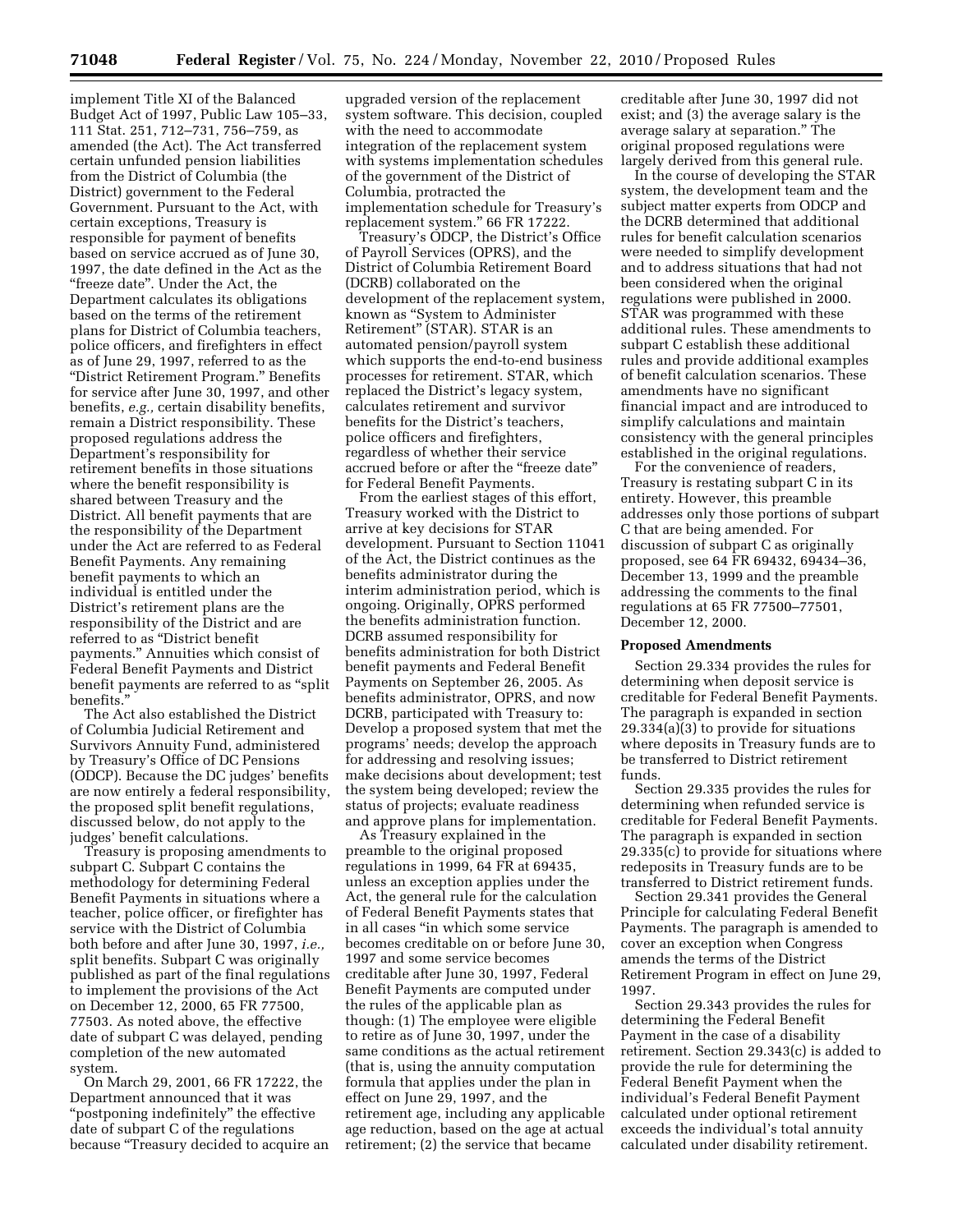This situation can occur when an individual meets the requirements for both normal and disability retirement and elects disability retirement.

Section 29.344 provides the rules for determining the Federal Benefit Payment for survivors. The paragraph is amended to combine the provisions of current sections 29.344(a) and 29.344(b) into section 29.344(b), which provides the rule for determining the Federal Benefit Payment for survivors when death benefits are not determined by the length of service. Section 29.344(a) is added to provide the rule for determining the Federal Benefit Payment for survivors when death benefits are determined by the length of service. Section 29.344(c) is added to provide the rule for determining the Federal Benefit Payment for survivors when an individual retires based on disability or voluntary early retirement and dies before reaching the age at which a Federal Benefit Payment is payable to the individual.

Section 29.345 provides the rules for adjustments of Federal Benefit Payments after the initial calculation. Under current section 29.345, cost-ofliving increases are applied directly to Federal Benefit Payments. The paragraph is amended in section 29.345(a) to introduce the federal percentage, which is applied each year after a cost-of-living increase to the total annuity to determine the new Federal Benefit Payment. This methodology required fewer programming changes in STAR and has de minimus financial impact. Section 29.345(b) is added to provide the rule for determining the Federal Benefit Payment when the total annuity is recalculated as the result of a service-based adjustment or a plan provision enacted after June 30, 1997 which does not apply to the Federal Benefit Payment.

Section 29.346 provides the rule to calculate a Federal Benefit Payment when there is an election of a reduced benefit. The paragraph is amended such that the calculation results in a reduction to the Federal Benefit Payment that is proportional to the reduction in the total annuity.

Sections 29.351 through 29.353 provide the rules for calculating the federal share of refunded employee retirement contributions and refunded purchase of service deposits.

The examples in appendix A to subpart C have been amended or expanded to illustrate the new methodology applications arising from the above section changes.

Example 10A is amended to show how the Federal Benefit Payment is calculated for a teacher who retires and elects to provide a full survivor annuity. Example 10B is amended to show how the Federal Benefit Payment is calculated for a teacher who retires and elects to provide a partial survivor annuity.

Example 13A is amended to show how a spouse survivor's Federal Benefit Payment is calculated when the employee elects at retirement that the survivor annuity be a percentage of the employee's total annuity. The current Example 13D is redesignated as Example 13E. The current Example 13C is redesignated as Example 13D and unused sick leave credit is added. Example 13C is added to show how a spouse survivor's Federal Benefit Payment is calculated when a teacher elects at retirement to provide a flat amount survivor annuity. Example 13F is added to show how a spouse survivor's Federal Benefit Payment is calculated when the spouse survivor's total annuity is based on plan provisions adopted after June 30, 1997. Example 13G is added to show how a spouse survivor's Federal Benefit Payment is calculated when a police officer or firefighter not eligible for optional retirement retires on disability and dies before reaching age 55. Example 13H is added to show how a spouse survivor's Federal Benefit Payment is calculated when a teacher not eligible for optional retirement retires on disability and dies before reaching age 62.

Example 14A is amended to show how the federal percentage for a teacher who retires is used to calculate a new Federal Benefit Payment after a cost-ofliving increase. The current Example 14B is redesignated as Example 14H and amended to show the use of the federal percentage. Example 14B is added to show how a federal percentage for a teacher who retires and elects a percentage survivor annuity is used to calculate the survivor's new Federal Benefit Payment after a cost-of-living increase. Example 14C is added to show how if a teacher retires and elects a flat amount survivor annuity, a federal percentage for the survivor is calculated and used to calculate a new Federal Benefit Payment after a cost-of-living increase. Example 14D is added to show how if a teacher dies while an employee, and the survivor annuity is related to the teacher's length of service, a federal percentage for the teacher is calculated and used to calculate the survivor's new Federal Benefit Payment after a cost-of-living increase. Example 14E is added to show how if a teacher dies while an employee, and the survivor annuity is not related to the teacher's length of service, a federal

percentage for the survivor is calculated and used to calculate a new Federal Benefit Payment after a cost-of-living increase. Example 14F is added to show how a federal percentage is calculated for a spouse survivor of a retired police officer or firefighter and used to calculate a new Federal Benefit Payment after a cost-of-living increase. Example 14G is added to show how if a police officer or firefighter dies while an employee, a federal percentage for the survivor is calculated and used to calculate a new Federal Benefit Payment after a cost-of-living increase.

# **Executive Order 12866, Regulatory Planning and Review**

Because this rule is not a significant regulatory action for purposes of Executive Order 12866, a regulatory assessment is not required.

# **Regulatory Flexibility Act**

It is hereby certified that this regulation will not have a significant economic impact on a substantial number of small entities. The regulation will only affect the determination of the Federal portion of retirement benefits to certain former employees of the District of Columbia and will not have an effect on small entities. Accordingly, a regulatory flexibility analysis is not required by the Regulatory Flexibility Act (5 U.S.C. 601 *et seq.*).

# **List of Subjects in 31 CFR Part 29**

Administrative practice and procedure, claims, Disability benefits, Firefighters, Government employees, Intergovernmental relations, Law enforcement officers, Pension, Retirement, Teachers.

Accordingly, the Department of the Treasury proposes to amend subtitle A of title 31 of the Code of Federal Regulations by revising subpart C of part 29 to read as follows:

# **PART 29—FEDERAL BENEFIT PAYMENTS UNDER CERTAIN DISTRICT OF COLUMBIA RETIREMENT PROGRAMS**

1. The authority citation for part 29 is revised to read as follows:

**Authority:** Subtitle A and Chapter 3 of Subtitle H, of Pub. L. 105–33, 111 Stat. 712– 731 and 786–787; as amended.

2. Subpart C is revised to read as follows:

#### **Subpart C—Split Benefits**

Sec.

29.301 Purpose and scope. 29.302 Definitions.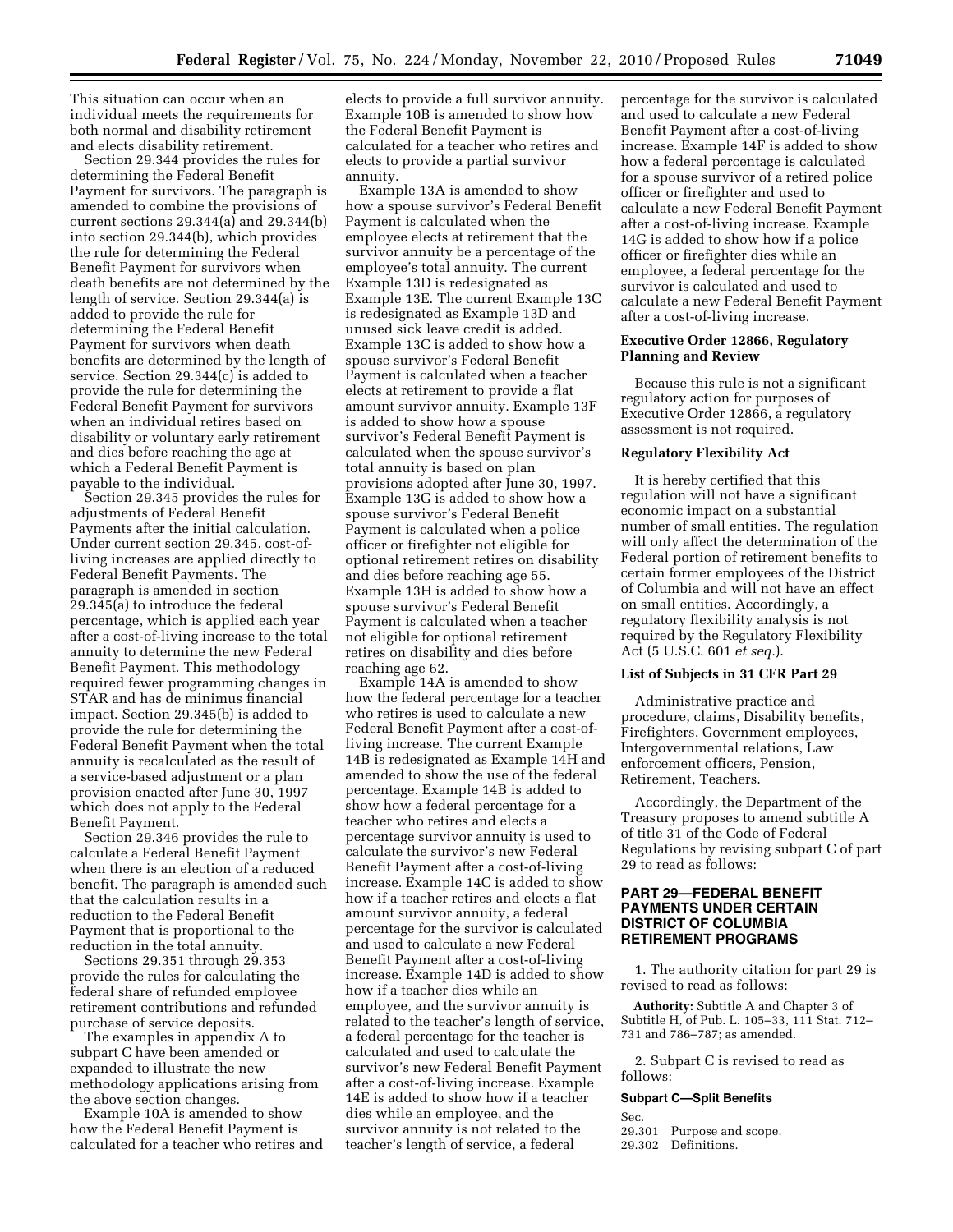#### **General Principles for Determining Service Credit To Calculate Federal Benefit Payments**

- 29.311 Credit only for service performed on or before June 30, 1997.
- 29.312 All requirements for credit must be satisfied by June 30, 1997.
- 29.313 Federal Benefit Payments are computed based on retirement eligibility as of the separation date and service creditable as of June 30, 1997.

#### **Service Performed After June 30, 1997**

- 29.321 General principle.
- 29.322 Disability benefits.

#### **All Requirements for Credit Must Be Satisfied by June 30, 1997**

- 29.331 General principle.<br>29.332 Unused sick leave.
- Unused sick leave.
- 29.333 Military service.
- 29.334 Deposit service.<br>29.335 Refunded servic
- Refunded service.

#### **Calculation of the Amount of Federal Benefit Payments**

- 29.341 General principle.
- 29.342 Computed annuity exceeds the statutory maximum.
- 29.343 Disability benefits.
- 
- 29.344 Survivor benefits.<br>29.345 Cost-of-living adju Cost-of-living adjustments.
- 29.346 Reduction for survivor benefits.

#### **Calculation of the Split of Refunds of Employee Contributions and Deposits**

- 29.351 General principle.
- 29.352 Refunded contributions
- 29.353 Refunded deposits
- Appendix A to Subpart C of Part 29— Examples

# **Subpart C—Split Benefits**

# **§ 29.301 Purpose and scope.**

(a) The purpose of this subpart is to addresses the legal and policy issues that affect the calculation of the Federal and District of Columbia portions of benefits under subtitle A of Title XI of the Balanced Budget Act of 1997, Public Law 105–33, 111 Stat. 251, 712–731, and 786–787 enacted August 5, 1997, as amended.

(1) This subpart states general principles for the calculation of Federal Benefit Payments in cases in which the Department and the District government are both responsible for paying a portion of an employee's total retirement benefits under the Police and Firefighters Plan or the Teachers Plan.

(2) This subpart provides illustrative examples of sample computations to show the application of the general principles to specific problems.

(b)(1) This subpart applies only to benefits under the Police and Firefighters Plan or the Teachers Plan for individuals who have performed service creditable under these programs on or before June 30, 1997.

(2) This subpart addresses only those issues that affect the split of fiscal

responsibility for retirement benefits (that is, the calculation of Federal Benefit Payments).

(3) Issues relating to determination and review of eligibility and payments, and financial management, are beyond the scope of this subpart.

(c) This subpart does not apply to benefit calculations under the Judges Plan.

# **§ 29.302 Definitions.**

In this subpart (including appendix A of this subpart)—

*Deferred retirement* means retirement under section 4–623 of the D.C. Code (1997) (under the Police and Firefighters Plan) or section  $31-1231(a)$  of the D.C. Code (1997) (under the Teachers Plan).

*Deferred retirement age* means the age at which a deferred annuity begins to accrue, that is, age 55 under the Police and Firefighters Plan and age 62 under the Teachers Plan.

*Department service or departmental service* means any period of employment in a position covered by the Police and Firefighters Plan or Teachers Plan. Department service or departmental service may include certain periods of military service that interrupt a period of employment under the Police and Firefighters Plan or the Teachers Plan.

*Disability retirement* means retirement under section 4–615 or section 4–616 of the DC Code (1997) (under the Police and Firefighters Plan) or section 31–1225 of the DC Code (1997) (under the Teachers Plan), regardless of whether the disability was incurred in the line of duty.

*Enter on duty* means commencement of employment in a position covered by the Police and Firefighters Plan or the Teachers Plan.

*Excess leave without pay or excess LWOP* means a period of time in a nonpay status that in any year is greater than the amount creditable as service under § 29.105(d).

*Hire date* means the date the employee entered on duty. *Military service* means—

(1) For the Police and Firefighters Plan, military service as defined in section 4–607 of the DC Code (1997) that is creditable as other service under section 4–602 or section 4–610 of the DC Code (1997); and

(2) For the Teachers Plan, military service as described in section 31– 1230(a)(4) of the DC Code (1997).

*Optional retirement* means regular longevity retirement under section 4– 618 of the DC Code (1997) (under the Police and Firefighters Plan) or section 31–1224(a) of the DC Code (1997) (under the Teachers Plan).

*Other service* means any period of creditable service other than departmental service or unused sick leave. Other service includes service that becomes creditable upon payment of a deposit, such as service in another school system (under section 31–1208 of the DC Code (1997)) (under the Teachers Plan) or prior governmental service (under the Teachers Plan and the Police and Firefighters Plan); and service that is creditable without payment of a deposit, such as military service occurring prior to employment (under the Teachers Plan and the Police and Firefighters Plan).

*Pre-80 hire* means an individual whose annuity is computed using the formula under the Police and Firefighters Plan applicable to individuals hired before February 15, 1980.

*Pre-96 hire* means an individual whose annuity is computed using the formula under the Teachers Plan applicable to individuals hired before November 1, 1996.

*Sick leave* means unused sick leave, which is creditable in a retirement computation, as calculated under  $§ 29.105(c).$ 

# **General Principles for Determining Service Credit To Calculate Federal Benefit Payments**

#### **§ 29.311 Credit only for service performed on or before June 30, 1997.**

Only service performed on or before June 30, 1997, is credited toward Federal Benefit Payments.

#### **§ 29.312 All requirements for credit must be satisfied by June 30, 1997.**

Service is counted toward Federal Benefit Payments only if all requirements for the service to be creditable are satisfied as of June 30, 1997.

#### **§ 29.313 Federal Benefit Payments are computed based on retirement eligibility as of the separation date and service creditable as of June 30, 1997.**

Except as otherwise provided in this subpart, the amount of Federal Benefit Payments is computed based on retirement eligibility as of the separation date and service creditable as of June 30, 1997.

### **Service Performed After June 30, 1997**

#### **§ 29.321 General principle.**

Any service performed after June 30, 1997, may never be credited toward Federal Benefit Payments.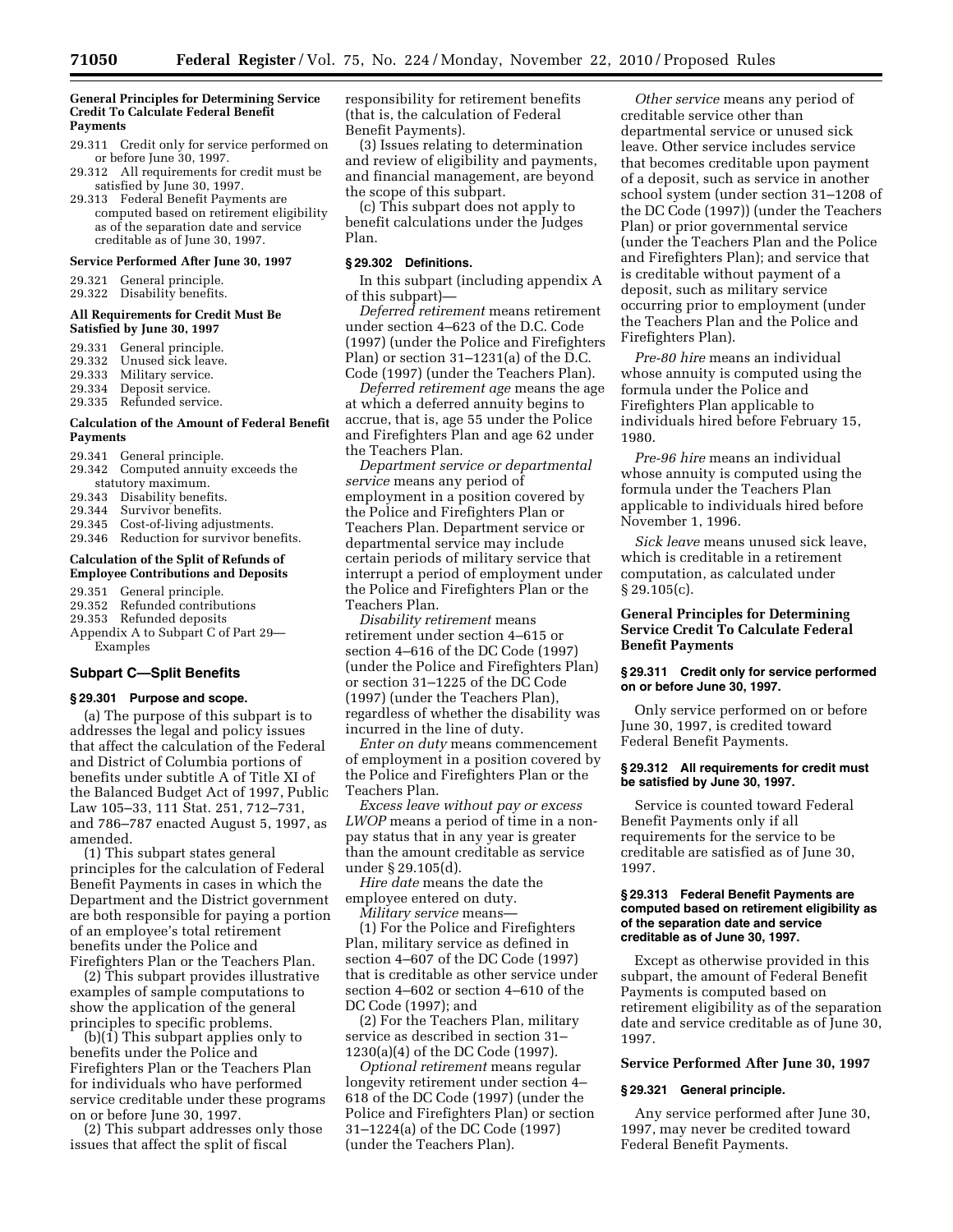#### **§ 29.322 Disability benefits.**

If an employee separates for disability retirement after June 30, 1997, and, on the date of separation, the employee—

(a) Satisfies the age and service requirements for optional retirement, the Federal Benefit Payment commences immediately, that is, the Federal Benefit Payment is calculated as though the employee retired under optional retirement rules using only service through June 30, 1997 (*See* examples 7A and 7B of appendix A of this subpart); or

(b) Does not satisfy the age and service requirements for optional retirement, the Federal Benefit Payment begins when the disability retiree reaches deferred retirement age. (*See*  § 29.343.)

# **All Requirements for Credit Must Be Satisfied by June 30, 1997**

#### **§ 29.331 General principle.**

To determine whether service is creditable for the computation of Federal Benefit Payments under this subpart, the controlling factor is whether all requirements for the service to be creditable under the Police and Firefighters Plan or the Teachers Plan were satisfied as of June 30, 1997.

#### **§ 29.332 Unused sick leave.**

(a) For employees separated for retirement as of June 30, 1997, Federal Benefit Payments include credit for any unused sick leave that is creditable under the applicable plan.

(b) For employees separated for retirement after June 30, 1997, no unused sick leave is creditable toward Federal Benefit Payments.

# **§ 29.333 Military service.**

(a) For employees who entered on duty on or before June 30, 1997, and whose military service was performed prior to that date, credit for military service is included in Federal Benefit Payments under the terms and conditions applicable to each plan.

(b) For employees who enter on duty after June 30, 1997, military service is not creditable toward Federal Benefit Payments, even if performed as of June 30, 1997.

(c) For employees who entered on duty on or before June 30, 1997, but who perform military service after that date, the credit for military service is not included in Federal Benefit Payments.

# **§ 29.334 Deposit service.**

(a) *Teachers Plan.* (1) Periods of civilian service that were not subject to retirement deductions at the time they were performed are creditable for

Federal Benefit Payments under the Teachers Plan if the deposit for the service was paid in full to the Teachers Plan as of June 30, 1997.

(2) No credit is allowed for Federal Benefit Payments under the Teachers Plan for any period of civilian service that was not subject to retirement deductions at the time it was performed if the deposit for the service was not paid in full as of June 30, 1997.

(3) In cases where a retiree receives credit from the District for a service deposit paid in installments that was not paid in full as of June 30, 1997, Treasury shall transfer to the District an amount equal to the portion of the deposit completed prior to June 30, 1997.

(b) *Police and Firefighters Plan.* No credit is allowed for Federal Benefit Payments under the Police and Firefighters Plan for any period of civilian service that was not subject to retirement deductions at the time that the service was performed. (See definition of ''governmental service'' at DC Code § 4–607(15) (1997).)

### **§ 29.335 Refunded service.**

(a) Periods of civilian service that were subject to retirement deductions but for which the deductions were refunded to the employee are creditable for Federal Benefit Payments if the redeposit for the service was paid in full to the District government as of June 30, 1997.

(b) No credit is allowed for Federal Benefit Payments for any period of civilian service that was subject to retirement deductions but for which the deductions were refunded to the employee if the redeposit for the service was not paid in full to the District government as of June 30, 1997.

(c) In cases where a retiree receives credit from the District for a service redeposit paid in installments that was not paid in full as of June 30, 1997, Treasury shall transfer to the District an amount equal to the portion of the redeposit completed prior to June 30, 1997.

# **Calculation of the Amount of Federal Benefit Payments**

#### **§ 29.341 General principle.**

(a) Where service is creditable both before and after June 30, 1997, Federal Benefit Payments are computed under the rules of the applicable plan as though—

(1) The employee were eligible to retire effective July 1, 1997, under the same conditions as the actual retirement (that is, using the annuity computation formula that applies under the plan in effect on June 29, 1997, and the

retirement age, including any applicable age reduction, based on the age at actual retirement);

(2) The service that became creditable after June 30, 1997, did not exist; and

(3) The average salary is the average salary at separation.

(b) Exceptions to the general principle apply where:

(1) Congress amends the terms of the District Retirement Program in effect on June 29, 1997. For example, see section 11012(e) and (f) of the Balanced Budget Act of 1997, as amended by Public Laws 106–554, 107–290, and 108–133 (codified at DC Code § 1–803.02(e) and (f));

(2) The retirement is based on disability after June 30, 1997 (*see*  29.343); or

(3) The benefit is based on the death of an employee after June 30, 1997 and the survivor benefit is not based on years of service (*see* 29.344).

**Note to § 29.341**: *See* examples 7B, 9, and 13 of appendix A of this subpart.

#### **§ 29.342 Computed annuity exceeds the statutory maximum.**

(a) In cases in which the total computed annuity exceeds the statutory maximum:

(1) Federal Benefit Payments may equal total benefits even if the employee had service after June 30, 1997.

(2) If the employee had sufficient service as of June 30, 1997, to qualify for the maximum annuity under the plan, the Federal Benefit Payment is the maximum annuity under the plan. This will be the entire benefit except for any amount in excess of the normal maximum due to unused sick leave, which is the responsibility of the District. (*See* example 3, of appendix A of this subpart.)

(b) If the employee did not perform sufficient service as of June 30, 1997, to reach the statutory maximum benefit, but has sufficient service at actual retirement to exceed the statutory maximum, the Federal Benefit Payment is the amount earned through June 30, 1997. The District benefit payment is the amount by which the total benefit payable exceeds the Federal Benefit Payment.

#### **§ 29.343 Disability benefits.**

(a) The general rule that Federal Benefit Payments are calculated under the applicable retirement plan as though the employee were eligible for optional retirement and separated on June 30, 1997, does not apply to disability benefits prior to optional retirement age.

(b) In cases involving disability benefits prior to optional retirement age, no Federal Benefit Payment is payable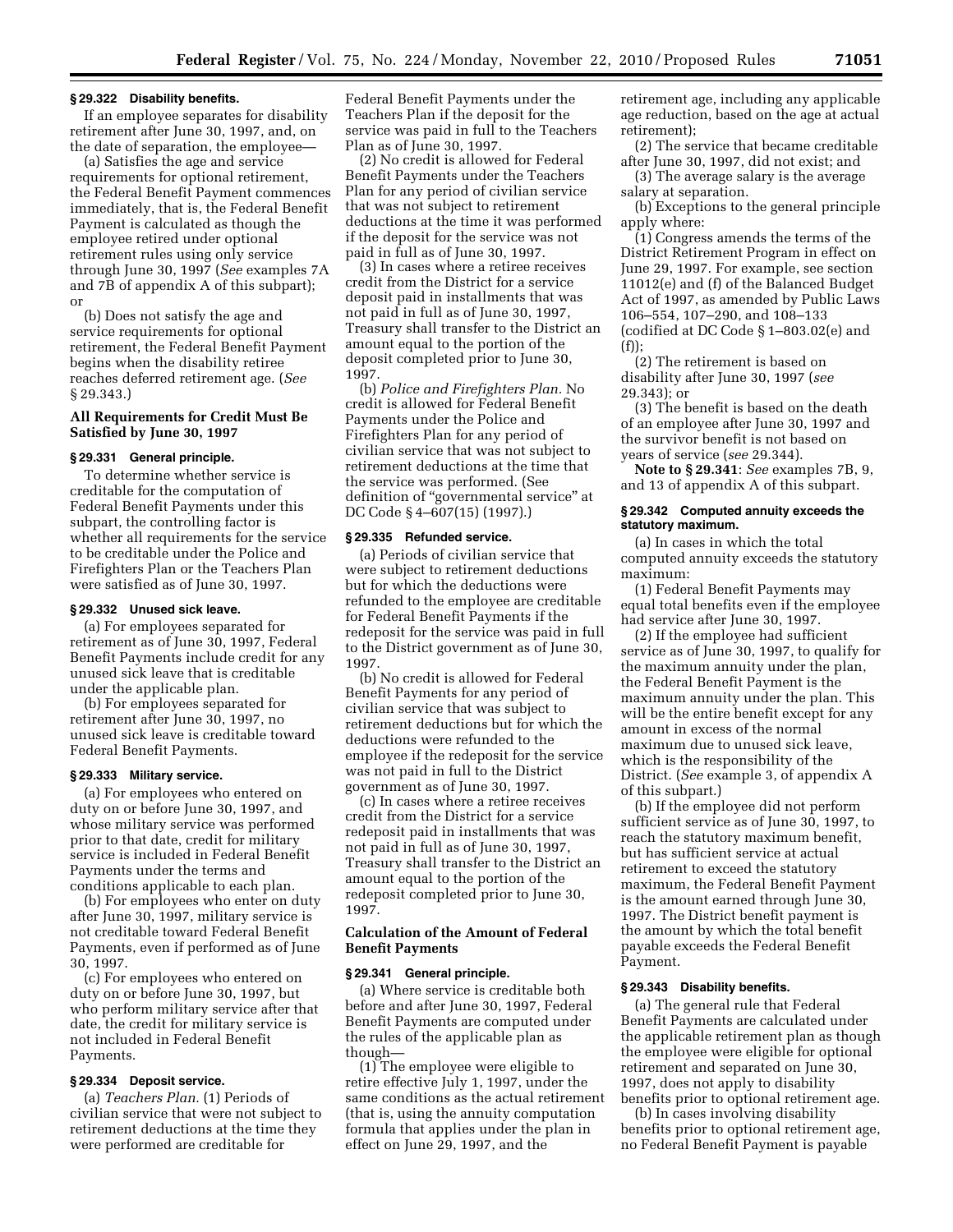until the retiree reaches the age of eligibility to receive a deferred annuity (age 55 under the Police and Firefighters Plan and age 62 under the Teachers Plan). When the age for deferred annuity is reached, the Federal Benefit Payment is paid using creditable service accrued as of June 30, 1997, and average salary (computed under the rules for the applicable plan) as of the date of separation. (*See* examples 6 and 7 of appendix A of this subpart.)

(c) In no case will the amount of the Federal Benefit Payment exceed the amount of the total disability annuity.

#### **§ 29.344 Survivor benefits.**

(a) The general rule that Federal Benefit Payments are calculated under the applicable retirement plan as though the employee were eligible for optional retirement and separated on June 30, 1997, applies to death benefits that are determined by length of service. In these cases, the survivor's Federal Benefit Payment is calculated by multiplying the survivor's total benefit by the ratio of the deceased retiree or employee's Federal Benefit Payment to the deceased retiree or employee's total annuity. (*See*  examples 13A and B of appendix A of this subpart.)

(b) The general rule that Federal Benefit Payments are calculated under the applicable retirement plan as though the employee were eligible for optional retirement and separated on June 30, 1997, does not apply to death benefits that are not determined by length of service. In these cases, the survivor's Federal Benefit Payment is calculated by multiplying the survivor's total benefit by the deceased retiree or employee's number of full months of service through June 30, 1997, and then dividing by the retiree or employee's number of months of total service at retirement. (*See* examples 13C–F of appendix A of this subpart.)

(c) In cases involving a disability or early voluntary retiree who dies before reaching the age at which a Federal Benefit Payment is payable, the survivor's Federal Benefit Payment is calculated as though the employee had not retired from service, but had separated from service with eligibility to receive a deferred annuity. (*See*  examples 13G and 13H of appendix A of this subpart.)

# **§ 29.345 Annuity adjustments.**

(a) In cases in which the total annuity and the Federal Benefit Payment are equally impacted by a cost-of-living adjustment, the new Federal Benefit Payment is determined by applying the federal percentage of the total annuity to the new total annuity. (*See* examples 14A–G of appendix A of this subpart.)

(b) In cases in which the total annuity and the Federal Benefit Payment are not equally impacted by a change, such as a new plan provision or service-based adjustment, the Federal Benefit Payment is recalculated where applicable, and the federal percentage of the total annuity used to determine subsequent Federal Benefit Payments is recalculated. (*See* example 14H of appendix A of this subpart.)

#### **§ 29.346 Reduction for survivor benefits.**

If a retiree elects a reduction for a survivor annuity, the ratio of the unreduced Federal Benefit Payment to the unreduced total annuity is multiplied by the reduced total annuity to determine the reduced Federal Benefit Payment. (*See* example 10 of appendix A of this subpart.)

## **Calculation of the Split of Refunds of Employee Contributions and Deposits**

#### **§ 29.351 General principle.**

Treasury will fund refunds of employee contributions and purchase of service deposits paid by or on behalf of a covered employee to the District of Columbia Police Officers' and Firefighters' Retirement Fund or District of Columbia Teachers' Retirement Fund on or before June 30, 1997.

#### **§ 29.352 Refunded contributions.**

For any given pay period, employee contributions are considered to have been made before the freeze date if the pay date was on or before June 30, 1997. As a result, for calendar year 1997, Treasury will fund refunds of employee contributions made by teachers through pay period 12 and fund refunds of employee contributions made by police officers and firefighters through pay period 13. If pay period records are unavailable for calendar year 1997, and the participant separated on or before June 30, 1997, Treasury will fund 100 percent of the refund of retirement contributions. If pay period records are unavailable for calendar year 1997, and the participant was hired before January 1, 1997 and separated after December 31, 1997, Treasury will fund 50 percent of the refund of retirement contributions made to teachers in calendar year 1997, and 48 percent of the retirement contributions made to police officers or firefighters in calendar year 1997. Otherwise, if the participant separated after June 30, 1997, the percent of contributions made in calendar year 1997 funded by Treasury is assumed to be the ratio where the numerator is the number of days before July 1 the participant was employed in calendar

year 1997 and the denominator is the number of days the participant was employed in calendar year 1997.

# **§ 29.353 Refunded deposits.**

Treasury will fund refunds of purchase of service deposits made by employees by lump sum payment or by installment payments on or before June 30, 1997.

# **Appendix A to Subpart C of Part 29— Examples**

This appendix contains sample calculations of Federal Benefit Payments in a variety of situations.

# **Optional Retirement Examples**

# **Example 1: No Unused Sick Leave**

A. In this example, an individual covered by the Police and Firefighters Plan hired before 1980 retires in October 1997. At retirement, he is age 51 with 20 years and 3 days of departmental service plus 3 years, 4 months, and 21 days of military service that preceded the departmental service. The Federal Benefit Payment begins at retirement. It is based on the 19 years, 8 months, and 22 days of departmental service and 3 years, 4 months, and 21 days of military service performed as of June 30, 1997. Thus, the Federal Benefit Payment is based on 23 years and 1 month of service, all at the 2.5 percent accrual rate. The total annuity is based on 23 years and 4 months of service, all at the 2.5 percent accrual rate.

# EXAMPLE 1A—POLICE OPTIONAL

[Pre-80 hire]

Total Annuity Computation Birth date: 09/10/46 Hire date: 10/09/77 Separation date: 10/11/97 Department service: 20/00/03 Other service: 03/04/21 Sick leave: .025 service: 23.333333 .03 service: Average salary: \$45,680.80 Total: \$26,647.12 Total/month: \$2,221.00

# **Federal Benefit Payment Computation**

Birth date: 9/10/46 Hire date: 10/09/77 Freeze date: 06/30/97 Department service: 19/08/22 Other service: 03/04/21 Sick leave: .025 service: 23.083333 .03 service: Average salary: \$45,680.80 Total: \$26,361.61 Total/month: \$2,197.00 Total federal/month ÷ total/month: 0.989194

B. In this example, the individual covered by the Police and Firefighters Plan was hired earlier than in example 1A and thus performed more service as of both June 30, 1997, and retirement in October 1997. At retirement, he is age 51 with 21 years, 11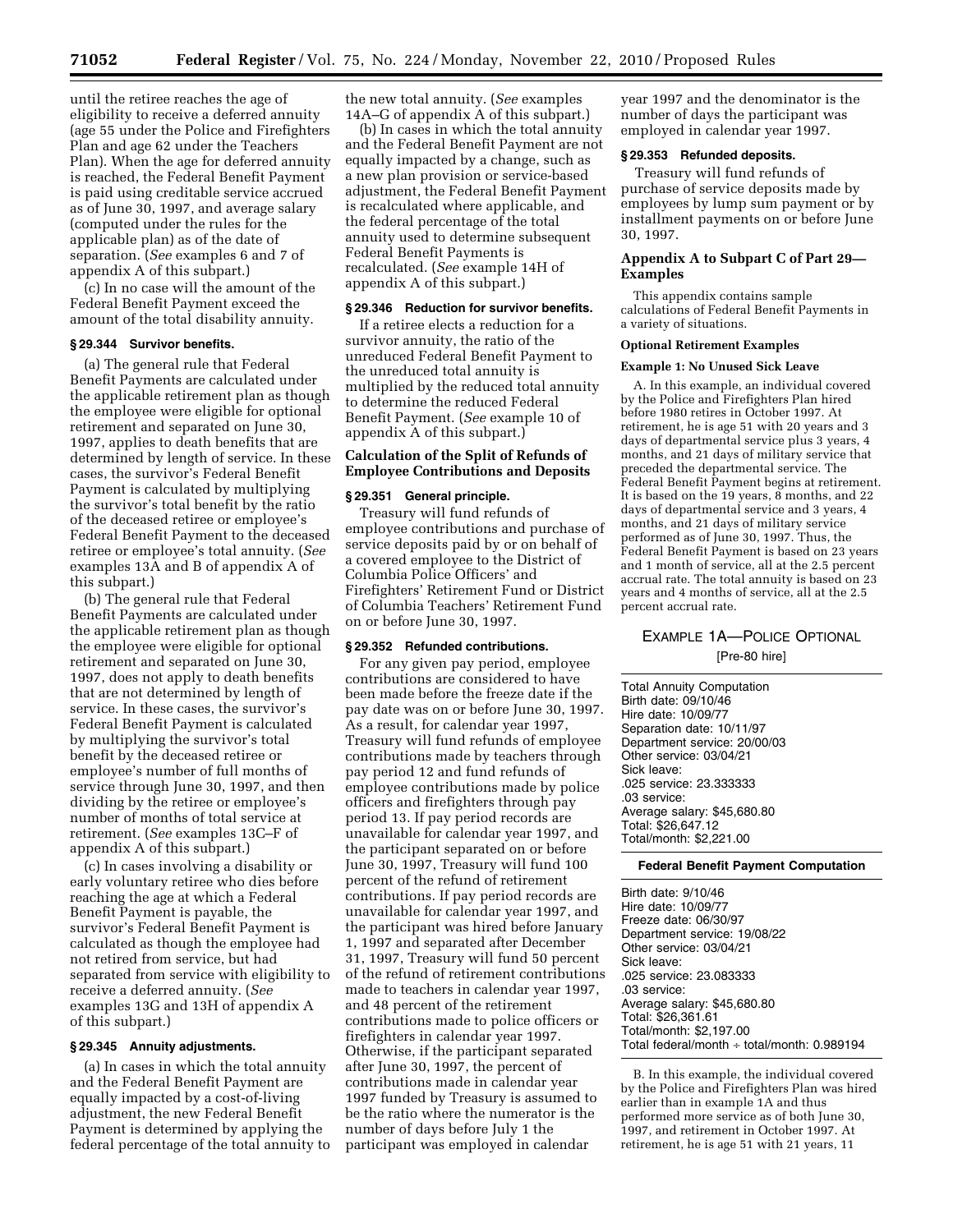months and 29 days of departmental service plus 3 years, 4 months, and 21 days of military service that preceded the departmental service. The Federal Benefit Payment begins at retirement. It is based on the 21 years, 8 months, and 18 days of departmental service and 3 years, 4 months, and 21 days of military service performed as of June 30, 1997. Thus, the Federal Benefit Payment is based on 25 years and 1 month of service, 1 year and 8 months at the 3.0 percent accrual rate and 23 years and 5 months at the 2.5 percent accrual rate (including 1 month consisting of 18 days of departmental service and 21 days of other service). The total annuity is based on 25 years and 4 months of service, 1 year and 11 months at the 3.0 percent accrual rate and 23 years and 5 months at the 2.5 percent accrual rate (including 1 month consisting of 29 days of departmental service and 21 days of other service).

# EXAMPLE 1B—POLICE OPTIONAL [Pre-80 hire]

#### **Total Annuity Computation**

Birth date: 09/10/46 Hire date: 10/13/75 Separation date: 10/11/97 Department service: 21/11/29 Other service: 03/04/21 Sick leave: .025 service: 23.416667 .03 service: 1.916667 Average salary: \$45,680.80 Total: \$29,368.96 Total/month \$2,447.00

#### **Federal Benefit Payment Computation**

Birth date: 09/10/46 Hire date: 10/13/75 Freeze date: 06/30/97 Department service: 21/08/18 Other service: 03/04/21 Sick leave: .025 service: 23.416667 .03 service: 1.666667 Average salary: \$45,680.80 Total: \$29,026.36 Total/month: \$2,419.00 Total federal/month ÷ total/month: 0.988557

#### **Example 2: Unused Sick Leave Credit**

In this example, an individual covered by the Police and Firefighters Plan and hired before 1980 retires in March 1998. At retirement, she is age 48 with 24 years, 8 months, and 6 days of departmental service plus 6 months and 4 days of other service (deposit paid before June 30, 1997) and 11 months and 11 days of unused sick leave. For a police officer (or a non-firefighting division firefighter) such an amount of sick leave would be 1,968 hours (246 days, based on a 260-day year, times 8 hours per day). For a firefighting division firefighter, such an amount would be 2,069 hours (341 days divided by 360 days per year times 2,184 hours per year). The Federal Benefit Payment begins at retirement. It is based on the 23 years, 11 months, and 23 days of departmental service performed as of June

30, 1997, and 6 months and 4 days of other service. Thus, the Federal Benefit Payment is based on 20 years departmental and 6 months of other service at the 2.5 percent accrual rate and 3 years and 11 months of service at the 3.0 percent accrual rate. The total annuity is based on 20 years and 6 months of service at the 2.5 percent accrual rate and 5 years and 7 months of service at the 3 percent accrual rate.

# EXAMPLE 2—POLICE OPTIONAL [Pre-80 hire]

#### **Total Annuity Computation**

Birth date: 05/01/49 Hire date: 07/08/73 Separation date: 03/13/98 Department service: 24/08/06 Other service: 00/06/04 Sick leave: 00/11/11 .025 service: 20.5 .03 service: 5.583333 Average salary: \$61,264.24 Total: \$41,659.68 Total/month: \$3,472.00

#### **Federal Benefit Payment Computation**

Birth date: 05/01/49 Hire date: 07/08/73 Freeze date: 06/30/97 Department service: 23/11/23 Other service: 00/06/04 Sick leave: .025 service: 20.5 .03 service: 3.916667 Average salary: \$61,264.24 Total: \$38,596.47 Total/month: \$3,216.00 Total federal/month ÷ total/month: 0.926267

#### **Example 3: Calculated Benefit Exceeds Statutory Maximum**

A. In this example, an individual covered by the Police and Firefighters Plan hired before 1980 retires in March 1998. At retirement, he is age 55 with 32 years and 17 days of departmental service. The Federal Benefit Payment begins at retirement. It is based on the 31 years, 3 months, and 17 days of departmental service performed as of June 30, 1997. Thus, the Federal Benefit Payment is based on 20 years of service at the 2.5 percent accrual rate and 11 years and 3 months of service at the 3.0 percent accrual rate. However, the annuity is limited to 80 percent of the basic salary at time of retirement. (This limitation does not apply to the unused sick leave credit.) The annuity computed as of June 30, 1997, equals the full benefit payable; therefore, the Federal Benefit Payment is the total benefit.

# EXAMPLE 3A—POLICE OPTIONAL [Pre-80 hire]

#### **Total Annuity Computation**

Birth date: 06/12/42 Hire date: 03/14/66 Separation date: 03/30/98 Department service: 32/00/17

# EXAMPLE 3A—POLICE OPTIONAL— **Continued**

[Pre-80 hire]

Other service: Sick leave: .025 service: 20 .03 service: 12 Average salary: \$75,328.30 Final salary: \$77,180.00 Total: \$64,782.34 Total/month: \$5,399.00 Maximum: \$61,744.00 Maximum/month: \$5,145.00

#### **Federal Benefit Payment Computation**

Birth date: 06/12/42 Hire date: 03/14/66 Freeze date: 03/30/97 Department service: 31/03/17 Other service: Sick leave: .025 service: 20 .03 service: 11.25 Average salary: \$75,328.30 Final salary: \$77,180.00 Total: \$63,087.45 Total/month: \$5,257.00 Maximum: \$61,744.00 Maximum/month: \$5,145.00 Total federal/month ÷ total/month: 1.0

B. In this example, the individual in example 3A also has 6 months of unused sick leave at retirement. The sick leave credit is not subject to the 80% limitation and does not become creditable service until the date of separation. For a police officer (or a nonfirefighting division firefighter) such an amount of sick leave would be 1,040 hours (130 days, based on a 260-day year, times 8 hours per day). For a firefighting division firefighter, such an amount would be 1,092 hours (180 days divided by 360 days per year times 2,184 hours per year). Six months of unused sick leave increases the annual total benefit by 1.5 percent of the average salary, or in the example by \$94 per month. The District is responsible for the portion of the annuity attributable to the unused sick leave because it became creditable at retirement, that is, after June 30, 1997.

# EXAMPLE 3B—POLICE OPTIONAL [Pre-80 hire]

#### **Total Annuity Computation**

Birth date: 06/12/42 Hire date: 03/14/66 Separation date: 03/30/98 Department service: 32/00/17 Other service: Sick leave: .025 service: 20 .03 service: 12 Average salary: \$75,328.30 Final salary: \$77,180.00 Total wo/sl credit: \$64,782.34 Total/month: \$5,399.00 Max wo/sl credit: \$61,744.00 Max w/sl credit: \$62,873.92 Monthly benefit: \$5,239.00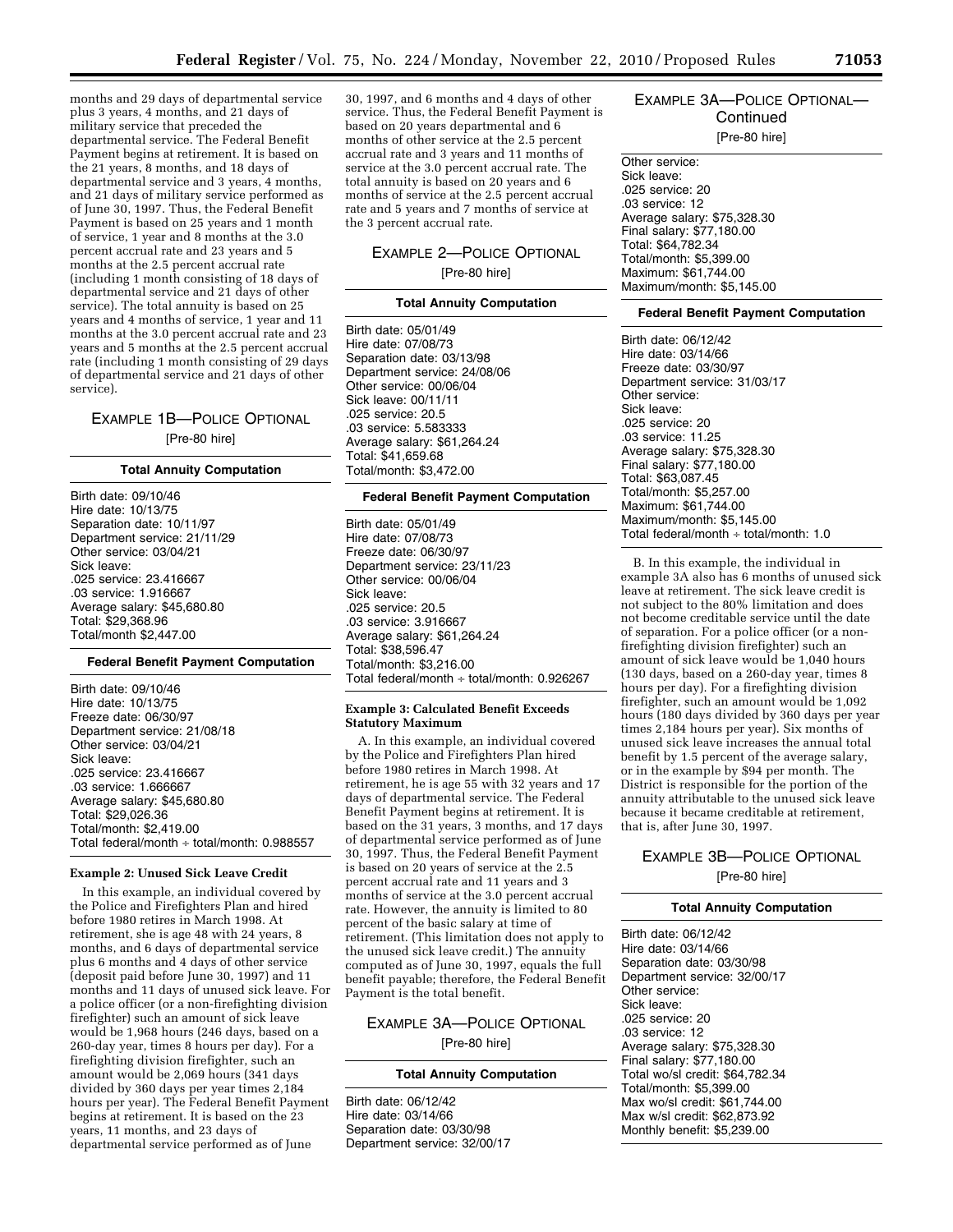EXAMPLE 3B—POLICE OPTIONAL— **Continued** [Pre-80 hire]

#### **Federal Benefit Payment Computation**

Birth date: 06/12/42 Hire date: 03/14/66 Freeze date: 06/30/97 Department service: 31/03/17 Other service: Sick leave: none .025 service: 20 .03 service: 11.25 Average salary: \$75,328.30 Final salary: \$77,180.00 Total: \$63,087.45 Total/month: \$5,257.00 Maximum: \$61,744.00 Monthly benefit: \$5,145.00 Total federal/month ÷ total/month: 0.982058

#### **Example 4: Excess Leave Without Pay**

In this example, an individual covered by the Teachers Plan hired before 1996 retires in February 1998. At retirement, she is age 64 with 27 years of departmental service and 6 years, 7 months, and 28 days of other service (creditable before June 30, 1997). However, only 6 months of leave in a fiscal year without pay may be credited toward retirement under the Teachers Plan. She had 3 months and 18 days of excess leave without pay as of June 30, 1997. Since the excess leave without pay occurred before June 30, 1997, the time attributable to the excess leave without pay is subtracted from the service used in both the Federal Benefit Payment and the total benefit computations. The Federal Benefit Payment begins at retirement. It is based on the 32 years and 8 months of service (32 years, 11 months, and 28 days minus 3 months and 18 days and the partial month dropped); 5 years of service at the 1.5 percent accrual rate, 5 years of service at the 1.75 percent accrual rate, and 22 years and 8 months of service at the 2 percent accrual rate. The total annuity is based on 33 years and 4 months of service (33 years, 7 months and 28 days minus 3 months and 18 days and the partial month dropped) 5 years of service at the 1.5 percent accrual rate, 5 years of service at the 1.75 percent accrual rate and 23 years and 4 months of service at the 2 percent accrual rate.

**Note:** For the Teachers Plan, section 1230(a) of title 31 of the D.C. Code (1997) allows for 6 months leave without pay in any fiscal year. For the Police and Firefighters Plan, section 610(d) of title 4 of the D.C. Code (1997) allows for 6 months leave without pay in any calendar year.

# EXAMPLE 4—TEACHERS OPTIONAL [Pre-96 hire]

# **Total Annuity Computation**

Birth date: 11/04/33 Hire date: 03/01/71 Separation date: 02/28/98 Department service: 27/00/00 Other service: 06/07/28

# EXAMPLE 4—TEACHERS OPTIONAL— **Continued** [Pre-96 hire]

Excess LWOP: 00/03/18 .015 service: 5 .0175 service: 5 .02 service: 23.333333 Average salary: \$53,121.00 Total: \$33,421.98 Total/month: \$2,785.00

# **Federal Benefit Payment Computation**

Birth date: 11/04/33 Hire date: 03/01/71 Freeze date: 06/30/97 Department service: 26/04/00 Other service: 06/07/28 Excess LWOP: 00/03/18 .015 service: 5 .0175 service: 5 .02 service: 22.666667 Average salary: \$53,121.00 Total: \$32,713.66 Total/month: \$2,726.00 Total federal/month ÷ total/month: 0.978815

#### **Example 5: Service Credit Deposits**

A. An individual covered by the Teachers Plan hired before 1996 retires in October 1997. At retirement, he is age 61 with 30 years and 3 days of departmental service plus 3 years, 4 months, and 21 days of other service that preceded the departmental service for which the deposit was fully paid on or before June 30, 1997. The Federal Benefit Payment begins at retirement. It is based on the 29 years, 8 months, and 22 days of departmental service and 3 years, 4 months, and 21 days of service performed as of June 30, 1997. Thus, the Federal Benefit Payment is based on 33 years and 1 month of service; 5 years of service at the 1.5 percent accrual rate, 5 years of service at the 1.75 percent accrual rate, and 23 years and 1 month of service at the 2 percent accrual rate. The total annuity is based on 33 years and 4 months of service; 5 years of service at the 1.5 percent accrual rate, 5 years of service at the 1.75 percent accrual rate and 23 years and 4 months of service at the 2 percent accrual rate.

# EXAMPLE 5A—TEACHERS OPTIONAL [Pre-96 hire]

#### **Total Annuity Computation**

Birth date: 09/10/36 Hire date: 10/09/67 Separation date: 10/11/97 Department Service: 30/00/03 Other service: 03/04/21 Deposit paid before freeze date: Other service credit allowed: Sick leave: .015 service: 5 .0175 service: 5 .02 service: 23.333333 Average salary: \$45,680.80 Total: \$28,740.85 Total/month: \$2,395.00

EXAMPLE 5A—TEACHERS OPTIONAL— **Continued** [Pre-96 hire]

#### **Federal Benefit Payment Computation**

Birth date: 09/10/36 Hire date: 10/09/67 Freeze date: 06/30/97 Department service: 29/08/22 Other service: 03/04/21 Deposit paid before freeze date: Other service credit allowed: Sick Leave: .015 service: 5 .0175 service: 5 .02 service: 23.08333; 13 days dropped Average salary: \$45,680.80 Total: \$28,512.45 Total/month: \$2,376.00 Total federal/month ÷ total/month: 0.992067

B. In this example, the employee in example 5A did not pay any of the deposit to obtain credit for the 3 years, 4 months, and 21 days of other service as of June 30, 1997. Thus, none of the other service is used in the computation of the Federal Benefit Payment. An individual covered by the Teachers Plan hired before 1996 retires in October 1997. At retirement, he is age 61 with 30 years and 3 days of departmental service plus 3 years, 4 months, and 21 days of other service that preceded the departmental service for which the deposit was paid in full in October 1997 (at retirement). The Federal Benefit Payment begins at retirement. It is based on only the 29 years, 8 months, and 22 days of departmental service performed as of June 30, 1997; 5 years of service at the 1.5 percent accrual rate, 5 years of service at the 1.75 percent accrual rate, and 19 years and 8 months of service at the 2 percent accrual rate. The total annuity is based on 33 years and 4 months of service; 5 years of service at the 1.5 percent accrual rate, 5 years of service at the 1.75 percent accrual rate and 23 years and 4 months of service at the 2 percent accrual rate.

# EXAMPLE 5B—TEACHERS OPTIONAL

[Pre-96 hire]

#### **Total Annuity Computation**

Birth date: 09/10/36 Hire date: 10/09/67 Separation date: 10/11/97 \$0.00 Department service: 30/00/03 Other service: 03/04/21 Total deposit paid after 6/30/97: Sick leave: .015 service: 5 .0175 service: 5 .02 service: 23.333333 Average salary: \$45,680.80 Total: \$28,740.85 Total/month: \$2,395.00

**Federal Benefit Payment Computation** 

Birth date: 09/10/36 Hire date: 10/09/67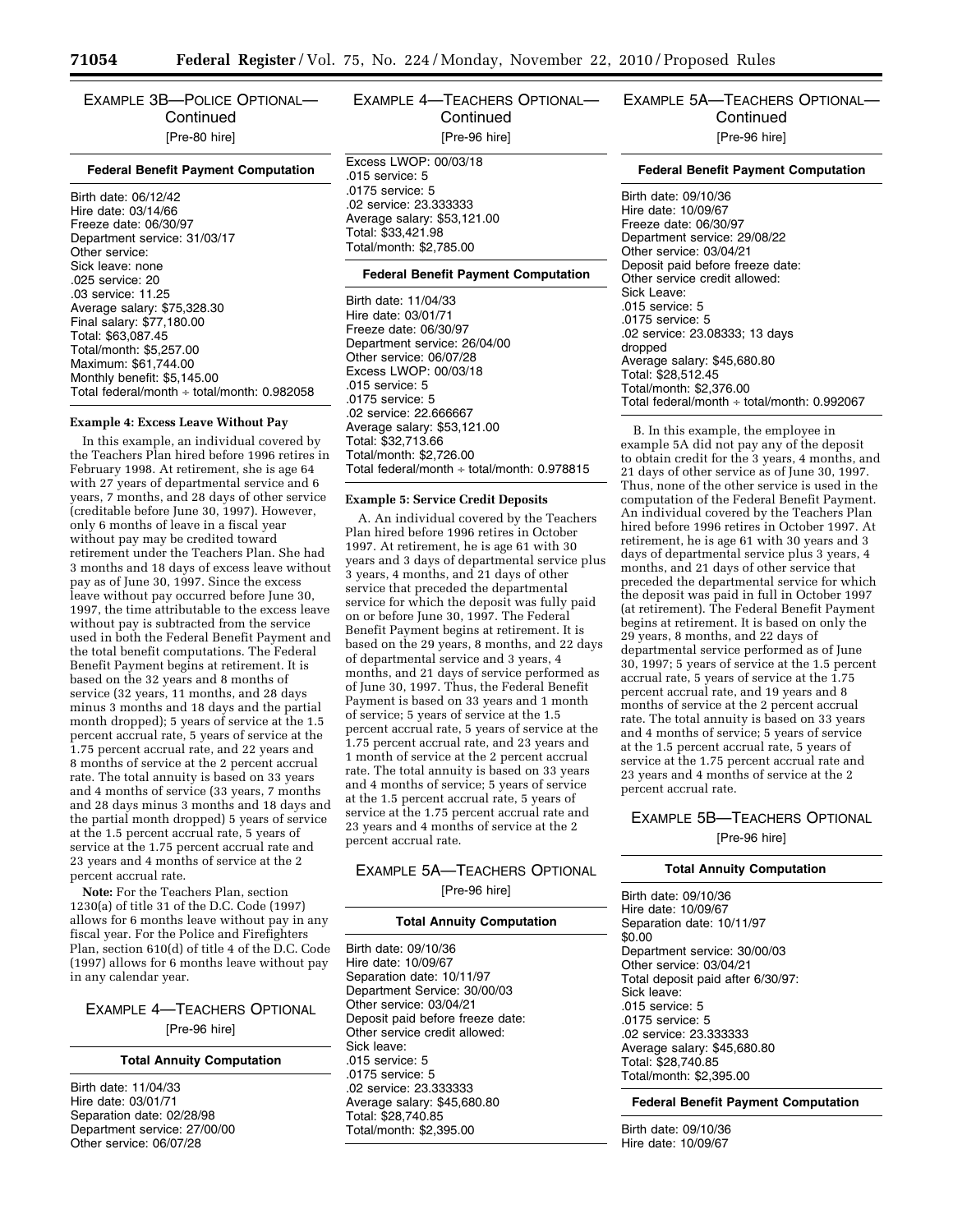# EXAMPLE 5B—TEACHERS OPTIONAL— **Continued** [Pre-96 hire]

Freeze date: 06/30/97 Department service: 29/08/22 Other service: none Total deposit paid after 6/30/97: Sick leave: .015 service: 5 .0175 service: 5 .02 service: 19.666667; 22 days dropped Average salary: \$45,680.80 Total: \$25,390.90 Total/month: \$2,116.00 Total federal/month ÷ total/month: 0.883507

C. In this example, the employee in examples 5A and B began installment payments on the deposit to obtain credit for the 3 years, 4 months, and 21 days of other service as of June 30, 1997, but did not complete the deposit until October 1997 (at retirement). The other service is not used in the computation of the Federal Benefit Payment because the payment was not completed as of June 30, 1997. Thus, the result is the same as in example 5B.

# EXAMPLE 5C—TEACHERS OPTIONAL [Pre-96 hire]

#### **Total Annuity Computation**

Birth date: 09/10/36 Hire date: 10/09/67 Separation date: 10/11/97 Department service: 30/00/03 Other service: 03/04/21 Partial deposit paid as of 6/30/97: Deposit completed after 6/30/97: Sick leave: .015 service: 5 .0175 service: 5 .02 service: 23.333333 Average salary: \$45,680.80 Total: \$28,740.85 Total/month: \$2,395.00

#### **Federal Benefit Payment Computation**

Birth date: 09/10/36 Hire date: 10/09/67 Freeze date: 06/30/97 Department service: 29/08/22 Other service: none Partial deposit paid as of 6/30/97: Deposit completed after 6/30/97: Sick leave: .015 service: 5 .0175 service: 5 .02 service: 19.666667; 22 days dropped Average salary: \$45,680.80 Total: \$25,390.90 Total/month: \$2,116.00 Total federal/month ÷ total/month: 0.883507

#### **Disability Retirement Examples**

# **Example 6: Disability Occurs Before Eligibility for Optional Retirement**

A. In this example, an individual covered by the Police and Firefighters Plan hired before 1980 retires based on a disability in

the line of duty in October 1997. At retirement, he is age 45 with 18 years, 5 months, and 11 days of departmental service. Since he had performed less than 20 years of service and had not reached the age of eligibility for an optional retirement, the Federal Benefit Payment does not begin at retirement. When the disability annuitant reaches age 55, he satisfies the age and service requirements for deferred retirement. At that time (August 20, 2007), the Federal Benefit Payment begins. It is based on the 18 years, 1 month, and 17 days of departmental service performed as of June 30, 1997, all at the 2.5 percent accrual rate.

# EXAMPLE 6A—POLICE DISABILITY IN LINE OF DUTY, AGE 45 [Pre-80 hire]

#### **Total Annuity Computation**

Birth date: 08/20/52 Hire date: 05/14/79 Separation date: 10/24/97 Department service: 18/05/11 Other service: Sick leave: .025 service: 18.416667 .03 service: Average salary: \$47,788.64 Final salary: \$50,938.00 Total: \$22,002.70 Total/month: \$1,834.00 2/3 of average pay: \$31,859.11 Monthly: \$2,655.00

#### **Federal Benefit Payment Computation**

Birth date: 08/20/52 Hire date: 05/14/79 Freeze date: 06/30/97 Department service: 18/01/17 Other service: Sick leave: .025 service: 18.083333 .03 service: Average salary: \$47,788.64 Final salary: \$50,938.00 Total: \$21,604.43 Total/month: \$1,800.00; deferred Total federal/month  $\div$  total/month: 0.0 (at time of retirement)

B. In this example, an individual covered by the Teachers Plan hired before 1996 retires based on a disability in December 1997. At retirement, she is age 49 with 27 years and 4 months of departmental service which includes 3 years, 3 months and 14 days of excess leave without pay (prior to June 30, 1997). Since she does not qualify for optional retirement at separation, the Federal Benefit Payment does not begin at separation. When the disability annuitant reaches age 62, she will satisfy the age and service requirements for deferred retirement. At that time (March 9, 2010), the Federal Benefit Payment begins. The time attributable to the excess leave without pay is subtracted from the service used to compute the Federal Benefit Payment. Since the excess leave without pay occurred before June 30, 1997, the deferred Federal Benefit Payment is based on the 23 years and 6 months of

service; 5 years of service at the 1.5 percent accrual rate, 5 years of service at the 1.75 percent accrual rate, and 13 and 6 months of service at the 2 percent accrual rate.

# EXAMPLE 6B—TEACHERS DISABILITY AGE 49

# [Pre-96 hire]

# **Total Annuity Computation**

Birth date: 03/09/48 Hire date: 09/01/70 Separation date: 12/31/97 Department service: 27/04/00 Other service: Excess LWOP: 03/03/14 .015 service: 5 .0175 service: 5 .02 service: 14 Average salary: \$53,121.00 Total: \$23,506.04 Total/month: \$1,959.00

# **Federal Benefit Payment Computation**

Birth date: 03/09/48 Hire date: 09/01/70 Freeze date: 06/30/97 Department service: 26/10/00 Other service: Excess LWOP: 03/03/14 .015 service: 5 .0175 service: 5 .02 service: 13.5 Average salary: \$53,121.00 Total: \$22,974.83 Total/month: \$1,915.00; deferred Total federal/month  $\div$  total/month: 0.0 (at time of retirement)

#### **Example 7: Disability Occurs After Eligibility for Optional Retirement**

A. In this example, an individual covered by the Police and Firefighters Plan hired before 1980 retires based on a disability in the line of duty in October 1997. At retirement, she is age 55 with 24 years, 5 months, and 11 days of departmental service. Since she was also eligible for optional retirement at the time of separation, the Federal Benefit Payment commences at retirement. It is based on the 24 years, 1 month, and 17 days of departmental service performed as of June 30, 1997. Thus, the Federal Benefit Payment is based on 20 years of service at the 2.5 percent accrual rate and 4 years and 1 month of service at the 3 percent accrual rate. The total annuity is based on the disability formula and is equal to two-thirds of average pay because that amount is higher than the 63.25 percent payable based on total service.

# EXAMPLE 7A—POLICE DISABILITY IN LINE OF DUTY AGE 55 [Pre-80 hire]

#### **Total Annuity Computation**

Birth date: 10/01/42 Hire date: 05/14/73 Separation date: 10/24/97 Department service: 24/05/11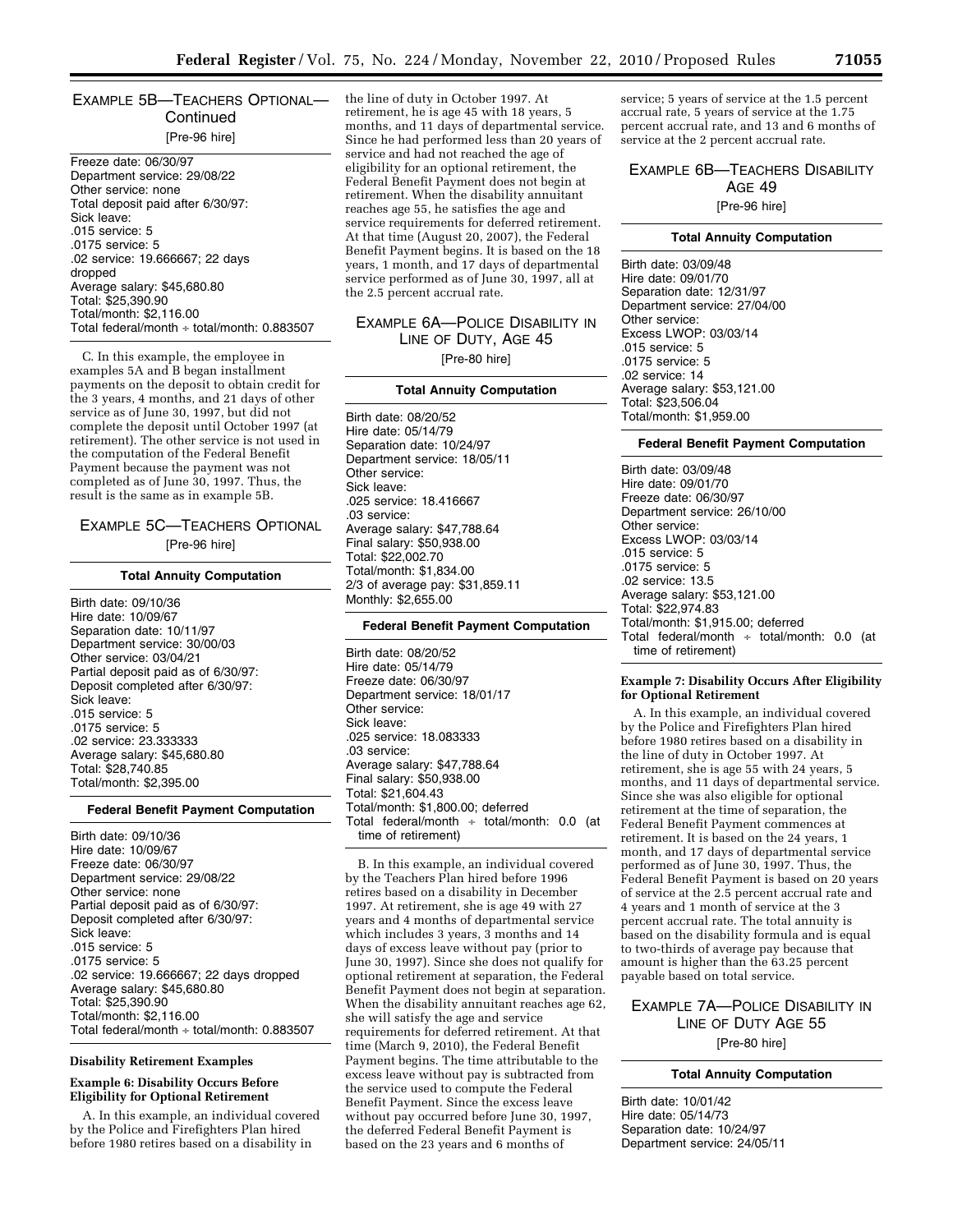EXAMPLE 7A—POLICE DISABILITY IN LINE OF DUTY AGE 55—Continued [Pre-80 hire]

Other service: Sick leave: .025 service: 20 .03 service: 4.416667 Average salary: \$47,788.64 Final salary: \$50,938.00 Total: \$30,226.31 Total/month: \$2,519.00 2/3 of average pay: \$31,859.11 Monthly: \$2,655.00

#### **Federal Benefit Payment Computation**

Birth date: 10/01/42 Hire date: 05/14/73 Freeze date: 06/30/97 Department service: 24/01/17 Other service: Sick leave: .025 service: 20 .03 service: 4.083333 Average salary: \$47,788.64 Final salary: \$50,938.00 Total: \$29,748.43 Total/month: \$2,479.00 Total federal/month ÷ total/month: 0.984121

B. In this example, an individual covered by the Teachers Plan hired before 1996 retires based on a disability in December 1997. At retirement, he is age 60 with 27 years and 4 months of departmental service which includes 3 years, 3 months and 14 days of excess leave without pay (prior to June 30, 1997). Since he qualifies for optional retirement at separation, the Federal Benefit Payment begins at retirement. Since the excess leave without pay occurred before June 30, 1997, and the total annuity is based on actual service (that is, exceeds the guaranteed disability minimum), the time attributable to the excess leave without pay is subtracted from the service used to compute the Federal Benefit Payment and total benefit. The Federal Benefit Payment is based on 23 years and 6 months of service; 5 years of service at the 1.5 percent accrual rate, 5 years of service at the 1.75 percent accrual rate, and 13 years and 6 months of service at the 2 percent accrual rate. The total annuity payable is based on 24 years of service; 5 years of service at the 1.5 percent accrual rate, 5 years of service at the 1.75 percent accrual rate, and 14 years of service at the 2 percent accrual rate.

# EXAMPLE 7B—TEACHERS DISABILITY AGE 60 [Pre-96 hire]

#### **Total Annuity Computation**

Birth date: 03/09/37 Hire date: 09/01/70 Separation date: 12/31/97 Department service: 27/04/00 Other service: Excess LWOP: 03/03/14 .015 service: 5 .0175 service: 5 .02 service: 14

EXAMPLE 7B—TEACHERS DISABILITY AGE 60—Continued [Pre-96 hire]

Average salary: \$53,121.00 Total: \$23,506.04 Total/month: \$1,959.00

#### **Federal Benefit Payment Computation**

Birth date: 03/09/37 Hire date: 09/01/70 Freeze date: 06/30/97 Department service: 26/10/00 Other service: Excess LWOP: 03/03/14 .015 service: 5 .0175 service: 5 .02 service: 13.5 Average salary: \$53,121.00 Total: \$22,974.83 Total/month: \$1,915.00 Total federal/month  $\div$  total/month: 0.977540

#### **Deferred Retirement Examples**

# **Example 8: All Service Before June 30, 1997**

In this example, an individual covered by the Police and Firefighters Plan hired before 1980 separated in March 1986 with title to a deferred annuity. In November 1997, he reaches age 55 and becomes eligible for the deferred annuity based on his 15 years, 9 months, and 8 days of departmental service, all at the 2.5 percent accrual rate. The total annuity is based on the same 15 years, 9 months, and 8 days of service all at the 2.5 percent accrual rate. Since all the service is creditable as of June 30, 1997, the Federal Benefit Payment equals the total annuity.

# EXAMPLE 8—POLICE DEFERRED [Pre-80 hire]

#### **Total Annuity Computation**

Birth date: 11/20/42 Hire date: 06/01/70 Separation date: 03/08/86 Department service: 15/09/08 Other service: Sick leave: .025 service: 15.75 .03 service: 0 Average salary: \$30,427.14 Final salary: \$45,415.00 Total: \$11,980.69; deferred Total/month: \$998.00; deferred

#### **Federal Benefit Payment Computation**

Birth date: 11/20/42 Hire date: 06/01/70 Freeze date: 03/08/86 Department service: 15/09/08 Other service: Sick leave: .025 service: 15.75 .03 service: 0 Average salary: \$30,427.14 Final salary: \$45,415.00 Total: \$11,980.69; deferred Total/month: \$998.00; deferred Total federal/month  $\div$  total/month: 1.0; deferred

# **Example 9: Service Straddles June 30, 1997**

In this example, an individual covered by the Police and Firefighters Plan hired before 1980 separated in December 1997 with title to a deferred annuity. In November 2007, he will reach age 55 and becomes eligible to receive a deferred annuity. At that time, the Federal Benefit Payment begins. It is based on the 18 years and 1 month of departmental service performed as of June 30, 1997, all at the 2.5 percent accrual rate. The total annuity begins at the same time, based on his 18 years, 6 months, and 8 days of departmental service, all at the 2.5 percent accrual rate.

# EXAMPLE 9—POLICE DEFERRED

[Pre-80 hire]

#### **Total Annuity Computation**

Birth date: 11/20/52 Hire date: 06/01/79 Separation date: 12/08/97 Department service: 18/06/08 Other service: Sick leave: .025 service: 18.5 .03 service: 0 Average salary: \$30,427.14 Final salary: \$45,415.00 Total: \$14,072.55; deferred Total/month: \$1,173.00; deferred

#### **Federal Benefit Payment Computation**

Birth date: 11/20/52 Hire date: 06/01/79 Freeze date: 06/30/97 Department service: 18/01/00 Other service: Sick leave: .025 service: 18.083333 .03 service: 0 Average salary: \$30,427.14 Final salary: \$45,415.00 Total: \$13,755.60; deferred Total/month: \$1,146.00; deferred Total federal/month  $\div$  total/month: 0.976982; deferred

### **Reduction To Provide a Survivor Annuity Examples**

# **Example 10: Survivor Reduction Calculations**

Both of the following examples involve a former teacher who elected a reduced annuity to provide a survivor benefit:

A. In this example, the employee elects to provide full survivor benefits of 55% of the employee's unreduced annuity. The total annuity is reduced by 21⁄2 percent of the first \$3,600 and 10 percent of the balance. The reduced Federal Benefit Payment is determined by multiplying the reduced total annuity (rounded) by the ratio of the unreduced Federal Benefit Payment to the unreduced total annuity. Military service occurred prior to June 30, 1997 and purchase of other service was completed prior to June 30, 1997.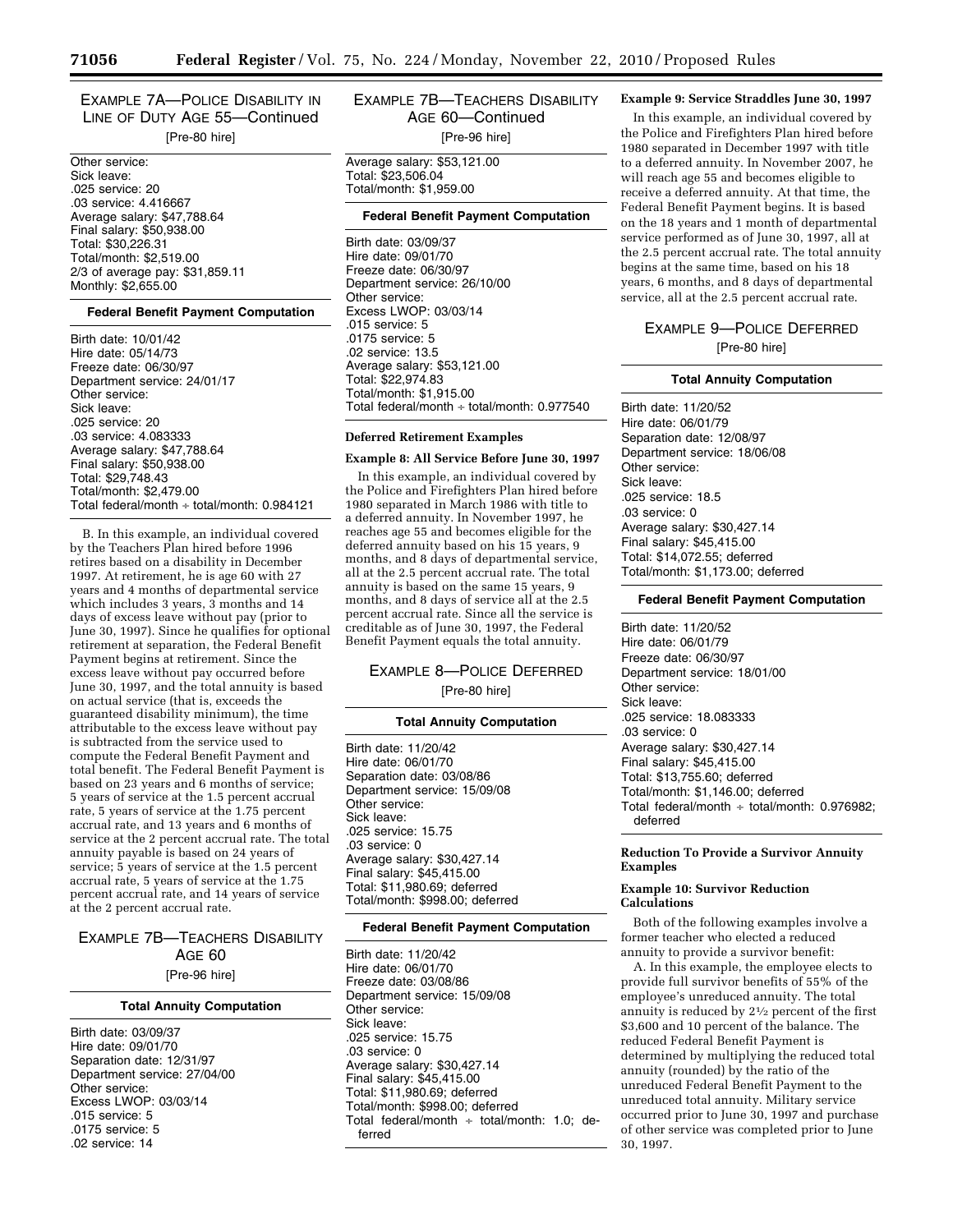EXAMPLE 10A—TEACHERS OPTIONAL W/SURVIVOR REDUCTION [Pre-96 Hire]

#### **Total Annuity Computation**

Birth date: 11/01/42 Hire date: 11/01/68 Separation date: 12/31/97 Department service: 29/02/00 Other service: 03/09/18 Military: 00/09/11 .015 service: 5 .0175 service: 5 .02 service: 23.666667 Average salary: \$66,785.00 Total unreduced: \$42,464.13 Total unreduced/month: \$3,539.00 Reduction: \$3,976.41 Total: \$38,487.72 Total/month: \$3,207.00

#### **Federal Benefit Payment Computation**

Birth date: 11/01/42 Hire date: 11/01/68 Freeze date: 06/30/97 Department service: 28/08/00 Other service: 03/09/18 Military: 00/09/11 .015 service: 5 .0175 service: 5 .02 service: 23.166667 Average salary: \$66,785.00 Total federal unreduced: \$41,796.28 Total federal unreduced/month: \$3,483.00 Total federal unreduced/month  $\div$  total unreduced/month: 0.984176 Total federal/month: \$3,156.00

B. In this example, the employee elects to provide a partial survivor annuity of 26% of the employee's unreduced annuity. The total annuity is reduced by 21⁄2 percent of the first \$3,600 of \$20,073.95 and 10 percent of the balance. The reduced Federal Benefit Payment is determined by multiplying the reduced total annuity (rounded) by the ratio of the unreduced Federal Benefit Payment to the unreduced total annuity.

# EXAMPLE 10B—TEACHERS OPTIONAL W/SURVIVOR REDUCTION [Pre-96 hire]

#### **Total Annuity Computation**

Birth date: 11/01/42 Hire date: 11/01/68 Separation date: 12/31/97 Department service: 29/02/00 Other service: 03/09/18 Military: 00/09/11 .015 service: 5 .0175 service: 5 .02 service: 23.666667 Average salary: \$66,785.00 Total unreduced: \$42,464.13 Total unreduced/month: \$3,539.00 Reduction: \$1,737.40 Total reduced: \$40,726.73 Total reduced/month: \$3,394.00

EXAMPLE 10B—TEACHERS OPTIONAL W/SURVIVOR REDUCTION—Continued [Pre-96 hire]

# **Federal Benefit Payment Computation**

Birth date: 11/01/42 Hire Date: 11/01/68 Freeze date: 06/30/97 Department service: 28/08/00 Other service: 03/09/18 Military: 00/09/11 .015 service: 5 .0175 service: 5 .02 service: 23.166667 Average salary: \$66,785.00 Total federal unreduced: \$41,796.28 Total federal unreduced/month: \$3,483.00 Total federal unreduced/month ÷ total unreduced/month: 0.984176 Total federal reduced/month: \$3,340.00

# **Early Optional or Involuntary Retirement Examples**

#### **Example 11: Early Optional With Age Reduction**

In this example, an individual covered by the Teachers Plan hired before 1996 retires voluntarily in February 1998, under a special program that allows early retirement with at least 20 years of service at age 50 older, or at least 25 years of service at any age. At retirement, she is 6 full months short of age 55. She has 25 years and 5 months of departmental service; 6 years, 2 months, and 19 days of other service (creditable before June 30, 1997); and 2 months and 9 days of unused sick leave. Since she is not eligible for optional retirement and she is eligible to retire voluntarily only because of the Districtapproved special program, the Federal Benefit Payment is calculated similar to a disability retirement. It does not begin until she becomes eligible for a deferred annuity at age 62. When it commences the Federal Benefit Payment will be based on the service creditable as of June 30, 1997: 30 years and 11 months of service; 5 years of service at the 1.5 percent accrual rate, 5 years of service at the 1.75 percent accrual rate, and 20 years and 11 months of service at the 2 percent accrual rate. The total annuity is based on 5 years of service at the 1.5 percent accrual rate, 5 years of service at the 1.75 percent accrual rate and 21 years and 9 months of service at the 2 percent accrual rate (including the unused sick leave). Because the Federal Benefit Payment is based on the deferred annuity, rather than the early voluntary retirement, it is not reduced by the age reduction factor used to compute the total benefit.

EXAMPLE 11—TEACHERS EARLY OUT W/AGE REDUCTION [Pre-96 hire]

#### **Total Annuity Computation**

Birth date: 09/20/43 Hire date: 10/01/72 Separation date: 02/28/98 Department service: 25/05/00 Other service: 06/02/19

# EXAMPLE 11—TEACHERS EARLY OUT W/AGE REDUCTION—Continued

[Pre-96 hire]

Sick leave: 00/02/09 .015 service: 5 .0175 service: 5 .02 service: 21.75 Average salary: \$69,281.14 Total unreduced: \$41,395.48 Age reduction factor: 0.990000 Total reduced: \$40,981.53 Total/month: \$3,415.00

# **Federal Benefit Payment Computation**

Birth date: 09/20/43 Hire date: 10/01/72 Freeze date: 06/30/97 Department service: 24/09/00 Other service: 06/02/19 .015 service: 5 .0175 service: 5 .02 service: 20.916667 Average salary: \$69,281.14 Total unreduced: \$40,240.80; deferred Reduction factor: 1.000000 no reduction Total reduced: \$40,240.80; deferred Total/month: \$3,353.00 deferred Total federal unreduced/month  $\div$  total unreduced/month: 0.0 (at time of retirement)

#### **Example 12: Involuntary With Age Reduction**

In this example, an individual covered by the Teachers Plan hired before 1996 retires involuntarily in February 1998. At retirement, she is 6 full months short of age 55. She has 25 years and 5 months of departmental service; 6 years, 2 months, and 19 days of other service (creditable before June 30, 1997); and 2 months and 9 days of unused sick leave. The Federal Benefit Payment begins at retirement. It is based on the 30 years and 11 months of service; 5 years of service at the 1.5 percent accrual rate, 5 years of service at the 1.75 percent accrual rate, and 20 years and 11 months of service at the 2 percent accrual rate. The total annuity is based on 5 years of service at the 1.5 percent accrual rate, 5 years of service at the 1.75 percent accrual rate and 21 years and 9 months of service at the 2 percent accrual rate (including the unused sick leave). Both the Federal Benefit Payment and the total benefit are reduced by the age reduction factor.

# EXAMPLE 12—TEACHERS INVOLUNTARY W/AGE REDUCTION [Pre-96 hire]

#### **Total Annuity Computation**

Birth date: 09/20/43 Hire date: 10/01/72 Separation date: 02/28/98 Department service: 25/05/00 Other service: 06/02/19 Sick leave: 00/02/09 .015 service: 5 .0175 service: 5 .02 service: 21.75 Average salary: \$69,281.14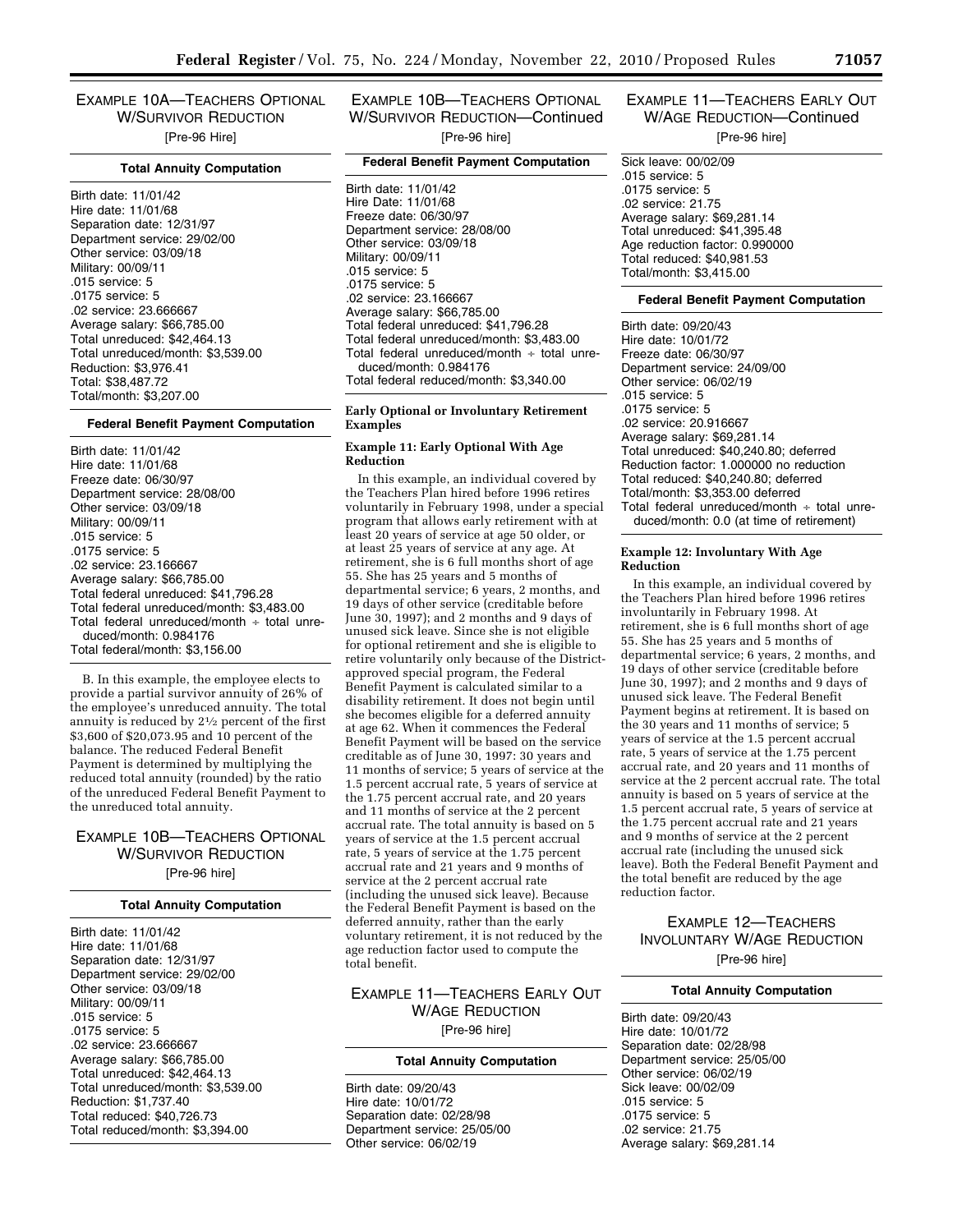EXAMPLE 12—TEACHERS INVOLUN-TARY W/AGE REDUCTION—Continued

[Pre-96 hire]

Total unreduced: \$41,395.48 Age reduction factor: 0.990000 Total reduced: \$40,981.53 Total/month: \$3,415.00

#### **Federal Benefit Payment Computation**

Birth date: 09/20/43 Hire date: 10/01/72 Freeze date: 06/30/97 Department service: 24/09/00 Other service: 06/02/19 .015 service: 5 .0175 service: 5 .02 service: 20.916667 Average salary: \$69,281.14 Total unreduced: \$40,240.80 Age reduction factor: 0.990000 Total reduced: \$39,838.39 Total/month: \$3,320.00 Total federal/month ÷ total/month: 0.972182

#### **Death Benefits Example**

# **Example 13: Death Benefits Calculation**

Examples A and B involve service-based death benefits calculations. Examples C–F involve non-service-based death benefits calculations. Examples G and H involve disability death benefit calculations.

A. In this example, an individual covered by the Teachers Plan retires in December 1997 and elects to provide a full survivor annuity. He dies in June 1998. The survivor's Federal Benefit Payment is 98.4 percent  $($3,483 + $3,539)$  of the total survivor benefit.

# EXAMPLE 13A—TEACHERS DEATH **BENEFITS**

[Pre-96 hire]

#### **Total Annuity Computation**

Birth date: 11/01/42 Hire date: 11/01/68 Separation date: 12/31/97 Death date: 06/24/98 Department service: 29/02/00 Other service: 03/09/18 Military: 00/09/11 Average salary: \$66,785.00 Total unreduced/month (retiree): \$3,539.00 Total/month (survivor): \$1,946.00

#### **Federal Benefit Payment Computation**

Birth date: 11/01/42 Hire date: 11/01/68 Freeze date: 06/30/97 Death date: 06/24/98 Department service: 28/08/00 Other service: 03/09/18 Military: 00/09/11 Average salary: \$66,785.00 Total federal unreduced/month (retiree): \$3,483.00 Total federal unreduced/month (retiree) ÷ total unreduced/month (retiree): 0.984176

Total federal/month (survivor): \$1,915.00

B. In this example, a teacher dies in service on June 30, 1998 after 31 years of departmental service. Since the survivor annuity is based on actual service, the Federal Benefit Payment is 96.5 percent  $($1,818 \div $1,883)$  of the total survivor benefit.

EXAMPLE 13B—TEACHERS DEATH **BENEFITS** [Pre-96 hire]

# **Total Annuity Computation**

Birth date: 07/01/39 Hire date: 07/01/67 Separation date: 06/30/98 Death date: 06/30/98 Department service: 31/00/00 Average salary: \$38,787.88 Total (retiree): \$22,593.94 Total/month (retiree): \$1,883.00 Total/month (survivor): \$1,036.00

#### **Federal Benefit Payment Computation**

Birth date: 07/01/39 Hire date: 07/01/67 Freeze date: 06/30/97 Death date: 06/30/98 Department service: 30/00/00 Average salary: \$38,787.88 Total federal (retiree): \$21,818.18 Total federal/month (retiree): \$1,818.00 Total federal/month (retiree)  $\div$  total/month (retiree): 0.965481 Total federal/month (survivor): \$1,000.00

C. In this example, as in Example A, an individual covered by the Teachers Plan retires in December 1997 but elects to provide a survivor annuity of \$12,000. He dies in June 1998. Because the amount of the survivor annuity is not service-based, the Federal Benefit Payment is a prorated portion of the total benefit. Since the teacher had 398 months of service as of the freeze date and 404 months of service, at retirement, the Federal Benefit Payment equals 398/404ths of the total benefit.

# EXAMPLE 13C—TEACHERS DEATH **BENEFITS**

[Pre-96 hire]

# **Total Annuity Computation**

Birth date: 11/01/42 Hire date: 11/01/68 Separation date: 12/31/97 Death date: 06/24/98 Department service: 29/02/00 Other service: 03/09/18 Military: 00/09/11 Months of service: 404 Total: \$12,000.00 Total/month: \$1,000.00

#### **Federal Benefit Payment Computation**

Birth date: 11/01/42 Hire date: 11/01/68 Freeze date: 06/30/97 Death date: 06/24/98 Department service: 28/08/00

# EXAMPLE 13C—TEACHERS DEATH BENEFITS—Continued [Pre-96 hire]

Other service: 03/09/18 Military: 00/09/11 Months of service: 398 Federal service ÷ total service: 0.985149 Total: \$11,820.00 Total/month: \$985.00

D. In this example, a teacher dies in service on April 1, 1998 after 14 years and 6 months of departmental service. Because the survivor annuity is based on the guaranteed minimum, the Federal Benefit Payment is a prorated portion of the total benefit. Since the teacher had 165 months of service as of the freeze date and 180 months of service, including unused sick leave, at death, the Federal Benefit Payment equals 165/180ths of the total benefit.

# EXAMPLE 13D—TEACHERS DEATH **BENEFITS** [Pre-96 hire]

### **Total Annuity Computation**

Birth date: 04/01/61 Hire date: 10/01/83 Separation date: 04/01/98 Death date: 04/01/98 Department service: 14/06/01 Unused Sick Leave: 00/06/00 Average salary: \$36,000.00 Months of service: 180 Total: \$7,920.00 Total/month: \$660.00

# **Federal Benefit Payment Computation**

Birth date: 04/01/61 Hire date: 04/01/83 Freeze date: 06/30/97 Death date: 04/01/98 Department Service: 13/09/00 Average salary: \$36,000.00 Months of service: 165 Federal service ÷ total service: 0.916667 Total: \$7,260.00 Total/month: \$605.00

E. In this example, as in the prior example, a teacher dies in service on April 1, 1998 after 15 years of departmental service. However, in this example, the teacher was age 40 on the hire date. The amount of service used in the survivor annuity calculation equals the amount of service that the teacher would have had if the teacher continued covered employment until age 60. Because the survivor annuity is based on projected service, a form of the guaranteed minimum, the Federal Benefit Payment is a prorated portion of the total benefit. Since the teacher had 171 months of service as of the freeze date and 180 months of service at death, the Federal Benefit Payment equals 171/180ths of the total benefit.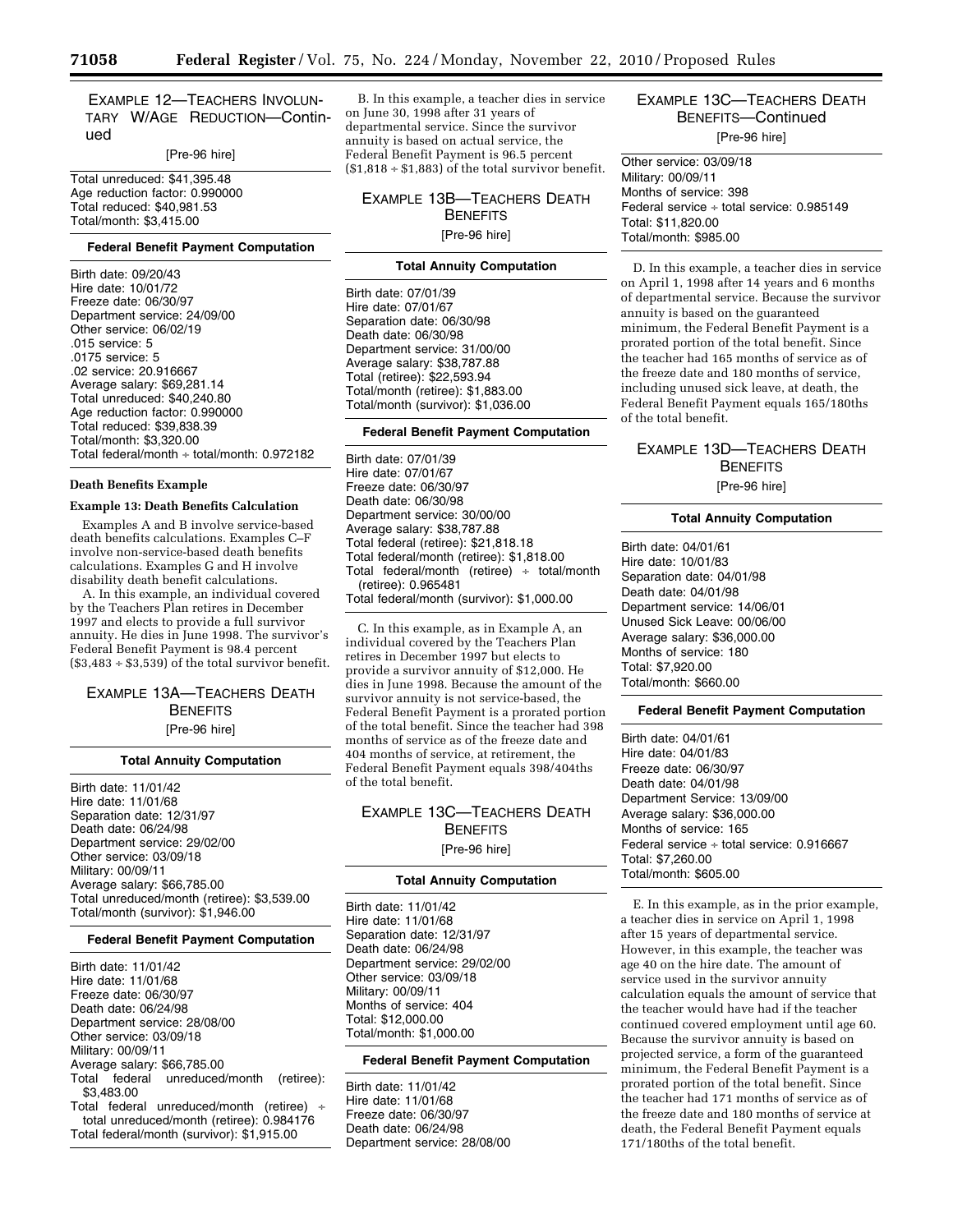EXAMPLE 13E—TEACHERS DEATH **BENEFITS** [Pre-96 hire]

#### **Total Annuity Computation**

Birth date: 04/01/43 Hire date: 04/01/83 Separation date: 04/01/98 Death date: 04/01/98 Department service: 15/00/01 Departmental Service projected to age 60: 20/00/01 .015 service: 5 .0175 service: 5 .02 service: 10 Average salary: \$36,000.00 Months of service: 180 Total: \$7,177.50 Total/month: \$598.00

#### **Federal Benefit Payment Computation**

Birth date: 04/01/43 Hire date: 04/01/83 Freeze date: 06/30/97 Death date: 04/01/98 Department service: 14/03/00 Average salary: \$36,000.00 Months of service: 171 Federal service ÷ total service: 0.950000 Total: \$6,818.63 Total/month: \$568.00

F. In this example, a police officer dies in the line of duty on July 31, 2001 after 18 years of departmental service. The survivor annuity is equal to 100 percent of the officer's pay at the time of death, as provided by District legislation effective October 1, 2000. However, the Federal Benefit Payment is calculated based on plan provisions in effect on June 29, 1997, which provided for a survivor annuity equal to 40 percent of the officer's pay at the time of death. Because the Federal Benefit Payment is not service-based and the officer had 167 months of service as of the freeze date and 216 months of service, including unused sick leave, at death, the Federal Benefit Payment equals 167/216ths of the total benefit calculated according to plan provisions in effect on July 1, 1997. The difference between the total benefit paid and the Federal Benefit Payment calculated according to plan provisions in effect on June 29, 1997 is the responsibility of the District government.

> EXAMPLE 13F—POLICE DEATH **BENEFITS** [Pre-96 hire]

#### **Total Annuity Computation**

Birth date: 07/13/62 Hire date: 08/01/83 Death date: 07/31/2001 Department service: 18/00/00 Average salary: \$54,000.00 Final salary: \$56,000.00 Months of service: 216 Total: \$56,004.00 Total/month: \$4,667.00 Total based on July 1, 1997 provisions: \$21,600.00

# EXAMPLE 13F—POLICE DEATH BENEFITS—Continued [Pre-96 hire]

Total/month based on July 1, 1997 provisions: \$1,800.00

#### **Federal Benefit Payment Computation**

Birth date: 07/13/62 Hire date: 08/01/83 Freeze date: 06/30/97 Death date: 07/31/2001 Department service: 13/11/00 Months of service: 167 Federal service ÷ total service: 0.773148 Total: \$16,704.00 Total/month: \$1,392.00

G. In this example, a firefighter dies on July 1, 1999 at age 47 after retiring based on a disability in the line of duty in November 1997. At separation, the firefighter was not eligible for optional retirement but was eligible to receive a deferred retirement annuity at age 55. Therefore, the survivor's Federal Benefit Payment is calculated based on the plan rules for deferred retirees. Under the Police and Firefighters Plan, if a separated police officer or firefighter eligible for deferred retirement dies before reaching age 55, the survivor is eligible to receive an annuity. The survivor annuity is based on the firefighter's adjusted average pay. Therefore, the survivor's Federal Benefit Payment is a prorated portion of the survivor annuity. Since the firefighter had 217 months of service as of the freeze date and 222 months of service at retirement, the survivor's Federal Benefit Payment equals 217/222nds of the total survivor benefit.

# EXAMPLE 13G—FIREFIGHTERS DIS-ABILITY/EARLY VOLUNTARY DEATH **BENEFITS**

#### **Total Annuity Computation**

Birth date: 08/20/52 Hire date: 05/14/79 Separation date: 11/28/97 Death date: 07/01/99 Department service: 18/06/15 Adjusted average salary: \$45,987.00 Months of service: 222 Total: \$18,396.00 Total/month: \$1,533.00

#### **Federal Benefit Payment Computation**

Birth date: 08/20/52 Hire date: 05/14/79 Freeze date: 06/30/97 Death date: 07/01/99 Department service: 18/01/17 Adjusted average salary: \$45,987.00 Months of service: 217 Federal service ÷ total service: .977477 Total: \$17,976.00 Total/month: \$1,498.00

H. In this example, a teacher dies on August 3, 1999 at age 58 after retiring based on a disability in April 1998. At separation, the teacher was not eligible for optional

retirement but was eligible to receive a deferred retirement annuity at age 62. Therefore, the survivor's Federal Benefit Payment is calculated based on the plan rules for deferred retirees. Under the Teachers Plan, if a separated teacher eligible for deferred retirement dies before reaching age 62, the survivor is not eligible to receive an annuity. Therefore, the survivor's Federal Benefit Payment is zero and the survivor annuity is the full responsibility of the District.

# EXAMPLE 13H—TEACHERS DISABILITY/ EARLY VOLUNTARY DEATH BENEFITS

#### **Total Annuity Computation**

Birth date: 08/01/41 Hire date: 07/01/76 Separation date: 04/30/98 Death date: 08/03/99 Total: \$21,888.00 Total/month: \$1,824.00

# **Federal Benefit Payment Computation**

Birth date: 08/01/41 Hire date: 07/01/76 Separation date: 04/30/98 Death date: 08/03/99 Total: \$0.00 Total/month: \$0.00 Total federal/month  $\div$  total/month: 0.0

#### **Cost of Living Adjustment (COLA) Examples**

#### **Example 14: Application of Cost of Living Adjustments**

In cases in which the District plan applies the same cost of living adjustment that is provided for the Federal Benefit Payment, the federal percentage is applied to the new total benefit after the adjustment to determine the new Federal Benefit Payment after the adjustment.

A. In this example, a teacher retiree receives a cost of living adjustment that is the same for the federal and District portions of the total benefit. The federal percentage for the retiree is applied to the new total benefit after the adjustment to determine the new Federal Benefit Payment after the adjustment.

# EXAMPLE 14A—TEACHERS COLA— RETIREE W/SURVIVOR REDUCTION

[Pre-96 hire]

#### **Benefit Computation (at retirement)**

Total unreduced: \$42,464.13 Total unreduced/month: \$3,539.00 Total/month: \$3,207.00 Federal unreduced: \$41,796.28 Federal unreduced/month: \$3,483.00 Federal percentage = federal unreduced/ month ÷ total unreduced/month: 0.984176

# **COLA Computation**

District and Federal COLA rate 5%: Total COLA: \$160.00 New total/month: \$3,367.00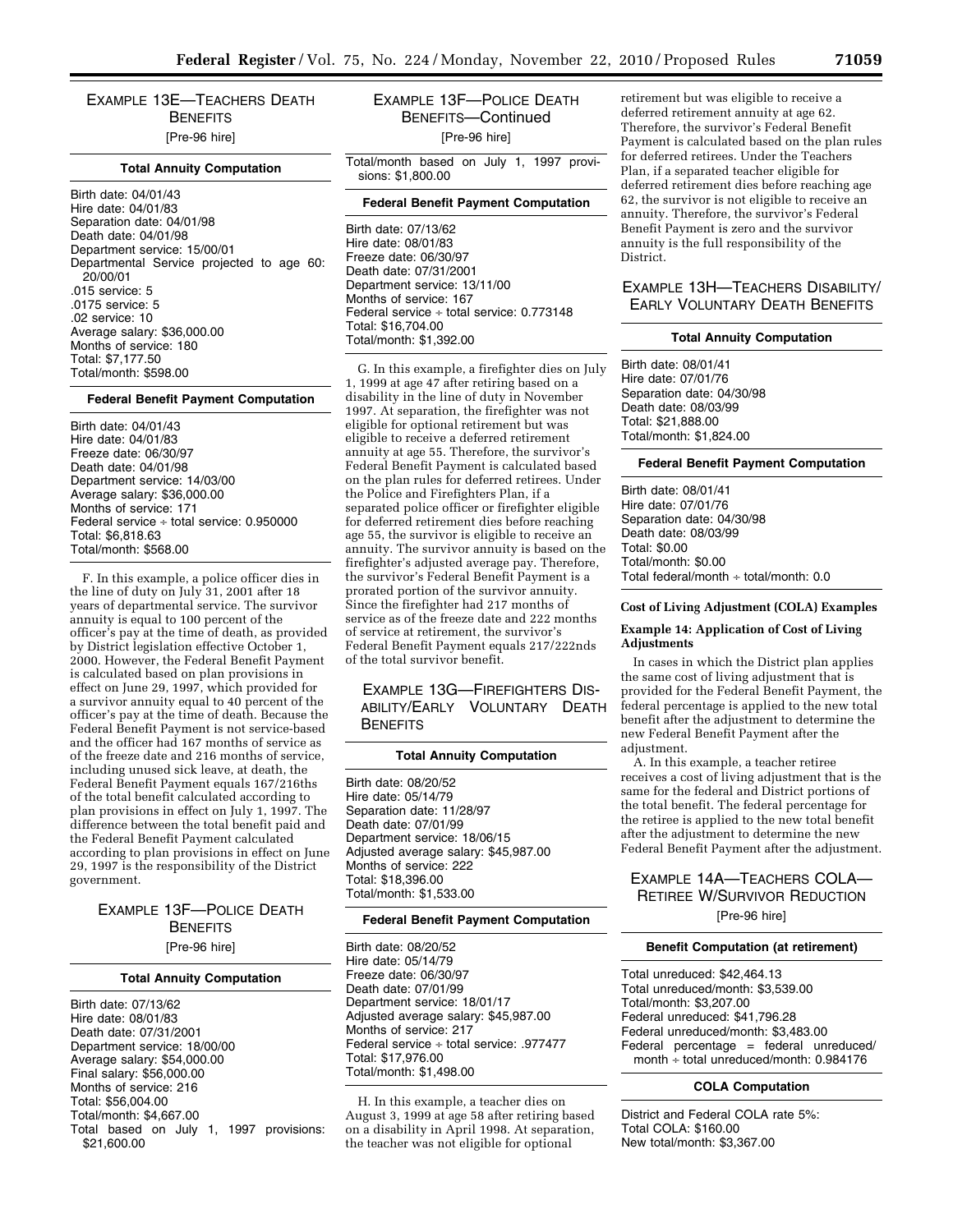# EXAMPLE 14A—TEACHERS COLA— RETIREE W/SURVIVOR REDUCTION— **Continued**

#### [Pre-96 hire]

New federal benefit/month  $=$  new total ben $efi/m$ onth  $\times$  federal percentage \$3,314.00

B. In this example, a survivor of a deceased teacher retiree receives a cost of living adjustment that is the same for the federal and District portions of the total benefit. Since the survivor benefit is service related, the federal percentage for the retiree is applied to the new total benefit of the survivor after the adjustment to determine the new Federal Benefit Payment after the adjustment.

EXAMPLE 14B—TEACHERS COLA— SURVIVOR OF RETIREE [Pre-96 hire]

# **Benefit Computation (at death of retiree whose annuity was based on service percentage survivor election)**

Total/month: \$2,043.00 Federal percentage (retiree): 0.984176 Federal/month: \$2,011.00

#### **COLA Computation**

District and Federal COLA rate 4.5%: Total COLA: \$92.00 New total/month: \$2,135.00 New federal benefit/month  $=$  new total ben $e$ fit/month  $\times$  federal percentage \$2,101.00

C. In this example, a survivor of a deceased teacher retiree receives a cost of living adjustment that is the same for the federal and District portions of the total benefit. Since the survivor annuity is non-service related, the federal percentage for the survivor is applied to the new total benefit of the survivor after the adjustment to determine the new Federal Benefit Payment after the adjustment.

# EXAMPLE 14C—TEACHERS COLA— SURVIVOR OF RETIREE [Pre-96 hire]

#### **Benefit Computation (at death of retiree flat amount survivor election)**

Total months of service: 404 Federal months of service: 398 Total/month: \$1,000.00 Federal percentage = federal service  $\div$  total service: 0.985149 Federal/month: \$985.00

### **COLA Computation**

District and Federal COLA rate 4.5%: Total COLA: \$45.00 New total/month: \$1,045.00

# EXAMPLE 14C—TEACHERS COLA— SURVIVOR OF RETIREE—Continued [Pre-96 hire]

New federal benefit/month = new total ben-<br>efit/month  $\times$  federal percentage =  $\times$  federal percentage \$1,029.00

**Note:** This method also applies to a percentage survivor election by a retiree whose annuity was based on a guaranteed minimum.

D. In this example, a survivor of a deceased teacher receives a cost of living adjustment that is the same for the federal and District portions of the total benefit. Since the survivor annuity is service related, the federal percentage based on the deceased teacher's service is applied to the new total benefit of the survivor after the adjustment to determine the new Federal Benefit Payment after the adjustment.

# EXAMPLE 14D—TEACHERS COLA— SURVIVOR OF EMPLOYEE [Pre-96 hire]

### **Benefit Computation (at death-based on service)**

Total/month: \$1,036.00 Federal/month: \$1,000.00 Federal percentage = federal/month  $\div$  total/month: 0.965251

#### **COLA Computation**

District and Federal COLA rate 5%: Total COLA: \$52.00 New total benefit/month: \$1,088.00 New federal benefit/month  $=$  new total ben $e$ fit/month  $\times$  federal percentage \$1,050.00

E. In this example, a survivor of a deceased teacher receives a cost of living adjustment that is the same for the federal and District portions of the total benefit. Since the survivor annuity is non-service related, the federal percentage for the survivor is applied to the new total benefit of the survivor after the adjustment to determine the new Federal Benefit Payment after the adjustment.

# EXAMPLE 14E—TEACHERS COLA— SURVIVOR OF EMPLOYEE [Pre-96 hire]

#### **Benefit Computation (at death-guaranteed minimum)**

Total months of service: 180 Federal months of service: 171 Total/month: \$598.00 Federal percentage = federal service  $\div$  total service: 0.950000 Federal/month: \$568.00

#### **COLA Computation**

District and Federal COLA rate 5%: Total COLA: \$30.00 New total/month: \$628.00

# EXAMPLE 14E—TEACHERS COLA— SURVIVOR OF EMPLOYEE—Continued [Pre-96 hire]

New federal benefit/month:  $=$  new total benefit/month  $\times$  federal percentage = \$597.00

F. In this example, a survivor of a deceased retired police officer receives a cost of living adjustment that is the same for the federal and District portions of the total benefit. Since the survivor annuity is non-service related, the federal percentage for the survivor is applied to the new total benefit of the survivor after the adjustment to determine the new Federal Benefit Payment after the adjustment.

# EXAMPLE 14F—POLICE COLA— SURVIVOR OF RETIREE

#### **Benefit Computation (at death of retiree)**

Total months of service: 240 Federal months of service: 236 Total/month: \$1,614.00 Federal percentage = federal service  $\div$  total service: 0.983333 Federal/month: \$1,587.00

#### **COLA Computation**

District and Federal COLA rate 5%: Total COLA: \$81.00 New total/month: \$1,695.00 New federal benefit/month = new total ben-<br>efit/month  $\times$  federal percentage =  $\times$  federal percentage \$1,667.00

G. In this example, a survivor of a deceased firefighter receives a cost of living adjustment that is the same for the federal and District portions of the total benefit. Since the survivor annuity is non-service related, the federal percentage for the survivor is applied to the new total benefit of the survivor after the adjustment to determine the new Federal Benefit Payment after the adjustment.

# EXAMPLE 14G—FIREFIGHTER COLA— SURVIVOR OF EMPLOYEE

#### **Benefit Computation (at death of employee in the line of duty)**

Total/month: \$4,667.00 Federal/month: \$1,867.00 Federal percentage = federal/month  $\div$  total/ month: 0.400043 **COLA Computation** 

District and Federal COLA rate 4.5%: Total COLA: \$210.00 New total benefit/month: \$4,877.00 New federal benefit/month  $=$  New total ben $e$ fit/month  $\times$  federal percentage \$1,951.00

H. In this example, a new District plan provision applies a different cost of living adjustment than is provided for the Federal Benefit Payment. In Variation 1, the federal cost of living adjustment is applied to the Federal Benefit Payment and the District cost